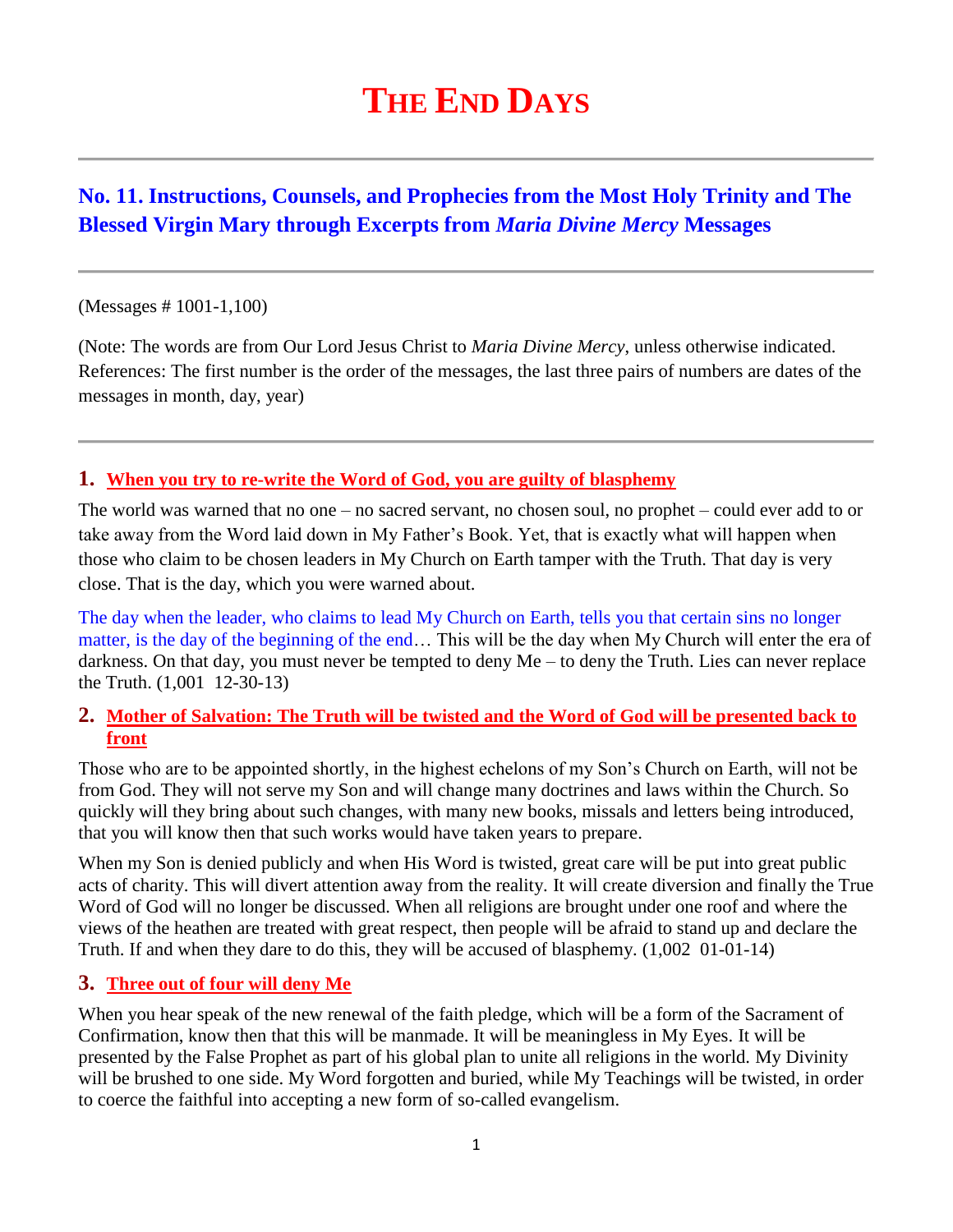When My enemies attack My Mystical Body, they will cause much damage, much confusion and lead many away from the Truth. But they will never destroy My Church, because My Remnant Army will never let go of the Truth or be forced to swear allegiance to Satan or his agents.

Many wars will now escalate and storms and earthquakes will mount, until the Roar of My Father's Wrath is felt everywhere. (1,003 01-02-14**)**

# **4. [Much will be revealed to God's children, before the Great Day of the Lord](http://www.thewarningsecondcoming.com/much-will-be-revealed-to-gods-children-before-the-great-day-of-the-lord/)**

My daughter, **let it be known that this Mission will be the one when the Voice of God will be felt, as if it were like thunder, which will be felt in every part of the Earth.** Much will be revealed to God's children before the Great Day of the Lord dawns. **It is necessary that this happens, for were He not to warn humanity, then He would not fulfill His Promise made to the prophets – Moses, Daniel and John.** When God makes a Promise it is always fulfilled.

This is the final part of My Plan to salvage the Earth and every living creature… The Power of Heaven is not to be underestimated, because My Father's Intervention will be too powerful for His enemies to withstand. So be at peace. Accept God's Intervention – His Great Act of Love, given to you by the Word, which comes from the mouth of His prophets.  $(1,004, 01-03-14)$ 

# **5. [I will always respond to those of you who beg for Mercy for other souls](http://www.thewarningsecondcoming.com/i-will-always-respond-to-those-of-you-who-beg-for-mercy-for-other-souls/)**

I promise you, that through the recital of My Crusade Prayers and other prayers, in which you ask Me to show Clemency, I will listen and act accordingly.

My Mercy is boundless and covers all sinners when they and others seek redemption. My Love is endless. My Compassion is ceaseless. Let no man ever doubt My Promise and My Desire to save everyone, including My enemies. (1,005 01-04-14)

# **6. [Mother of Salvation: We first went to Judea and then my Son was taken to India, Persia, Egypt,](http://www.thewarningsecondcoming.com/mother-of-salvation-we-first-went-to-judea-and-then-my-son-was-taken-to-india-persia-egypt-greece-and-england/)  [Greece and England](http://www.thewarningsecondcoming.com/mother-of-salvation-we-first-went-to-judea-and-then-my-son-was-taken-to-india-persia-egypt-greece-and-england/)**

When my time approached, every obstacle, planted by the spirit of evil, was placed before us, every step we took. Doors were slammed in our faces; people we knew shunned us and we were cast out into the wilderness... When it was made known that Jesus Christ, the Messiah promised to humanity, was born, the opposition began to mount… We spent many years fleeing from one place to another… The moment my Son was found at the age of twelve years preaching in the temple, we took Him into hiding. Joseph's family were involved in smuggling us out and for many years we travelled. We first went to Judea and then my Son was taken to India, Persia, Egypt, Greece and England.

**And now that His Second Coming is imminent, every obstacle will be placed before His Arrival.**  Every Word out of the mouth of His prophet will be torn asunder and mocked. Only a handful of people will be privy to the Truth surrounding this Mission and many doors will be slammed in the faces of those who follow His instructions. (1,006 01-04-14)

# **7. [If there is but just a shred of pride in the soul, the Holy Spirit will never enter it](http://www.thewarningsecondcoming.com/if-there-is-but-just-a-shred-of-pride-in-the-soul-the-holy-spirit-will-never-enter-it/)**

Only those who have surrendered their will to God and who have shed all human pride and intellect and presented these things to Him are capable of receiving this Gift of the Holy Spirit. If there is but just a shred of pride in the soul, the Holy Spirit will never enter it.

Only those who truly believe that God is All-Powerful and that man is nothing and unworthy to stand before Him, can surrender their will. Only those who are willing to do all that is required of them, to do the Holy Will of God, according to His Word, can be given the Gifts to proclaim the Word, which will have any real impact.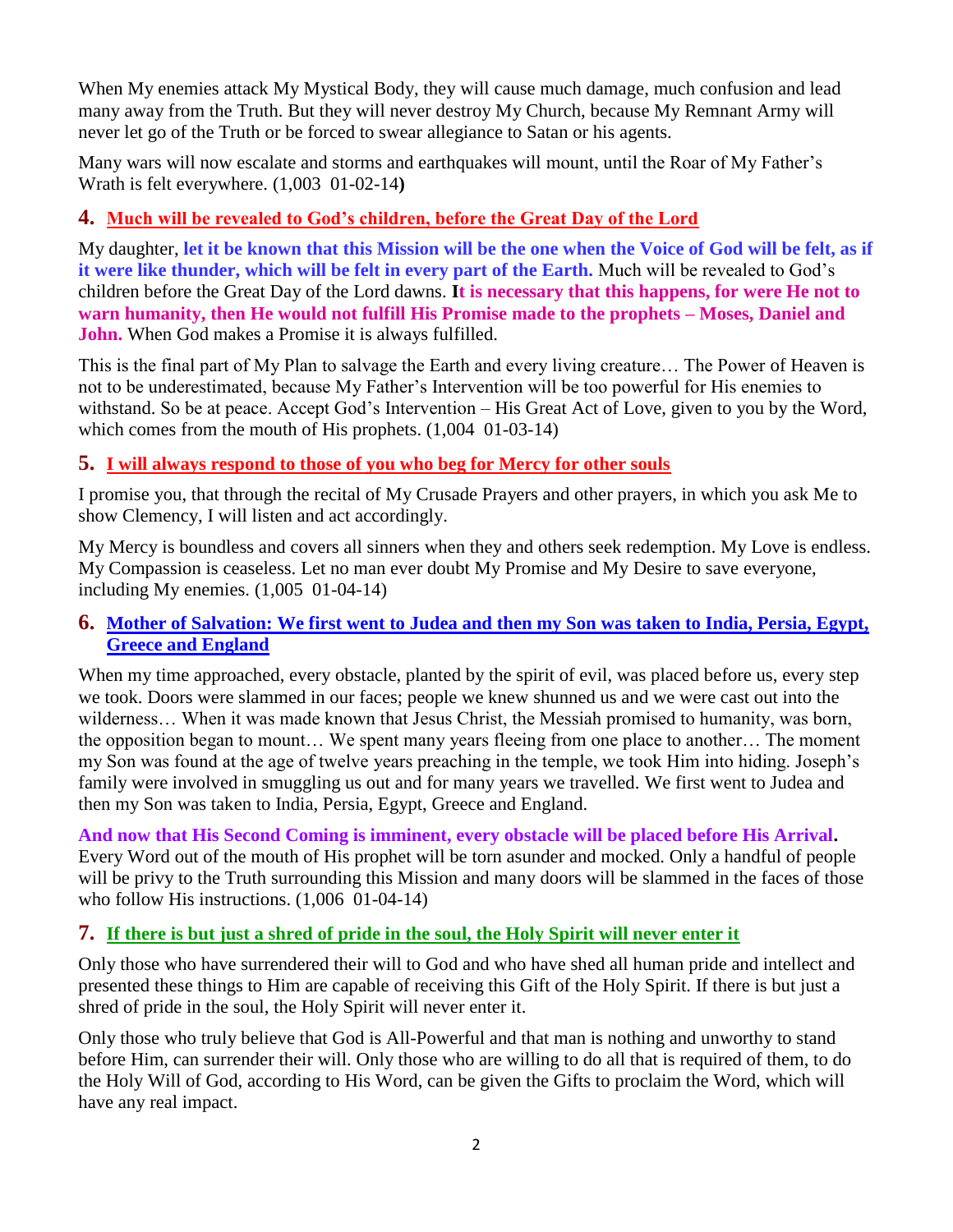Any man who claims to proclaim the Truth, and says he is guided by the Holy Spirit, will never boast of his own greatness. He will never draw attention to his gifts, his talents, his knowledge, his holiness or his humility. (1,007 01-05-14)

# **8. [You are about to witness the greatest deceit ever inflicted upon the world by Satan](http://www.thewarningsecondcoming.com/you-are-about-to-witness-the-greatest-deceit-ever-inflicted-upon-the-world-by-satan/)**

So many of My followers will emerge to form My Remnant Army in every nation in the world, including communist regimes. The Holy Spirit is being sent to cover each and every fragment of this small, but powerful, Army of Mine… My Light will shine like the sun upon all those places where My beloved disciples respond to My Call at this time. This is a Call from Heaven to invite you to take up My Cross and follow Me, your Jesus, to the ends of the Earth… You will call out to all religions and give them My Word. Through the Prayers I give you, they will be blessed... You will speak with love and eloquence and the Fire of the Holy Spirit will pour from your mouths. This Gift will draw millions back to Me. I Am preparing you now, for you are about to witness the greatest deceit ever inflicted upon the world by Satan.

Be at peace, for **My Gifts will sustain you during this battle.** You are now ready, for the enemies of Mine, who have been waiting to declare themselves boldly to the world, will become known shortly. Then, that will be the time for My final Plan for the salvation of humanity to be completed. **I Am** in you, with you and I reside always in your hearts and souls. (1,008 01-07-14)

# **9. [When My followers, who fall for the deceit to come, deny Me, this does not mean they will say:](http://www.thewarningsecondcoming.com/when-my-followers-who-fall-for-the-deceit-to-come-deny-me-this-does-not-mean-they-will-say-i-do-not-believe-in-jesus-no-it-will-mean-this/)  ["I do not believe in Jesus." No, it will mean this](http://www.thewarningsecondcoming.com/when-my-followers-who-fall-for-the-deceit-to-come-deny-me-this-does-not-mean-they-will-say-i-do-not-believe-in-jesus-no-it-will-mean-this/)**

They will choose what part of My Teachings they want to believe in. Then they will decide what parts they do not agree with. Then they will say that Jesus would agree with this new interpretation, were He to walk the Earth today… On that day, when the Truth is revealed, it will only be because of the prayers of My Remnant Army that those who brought disgrace upon themselves and who fought Me, their beloved Jesus, Who only wanted to bring them Mercy – that they will be saved. (1,009 01-07-14)

# **10. When you [recite this new Litany during times of great trials I will grant you respite](http://www.thewarningsecondcoming.com/when-you-recite-this-new-litany-during-times-of-great-trials-i-will-grant-you-respite/)**

It must be made known that all of you, when you defend the Word of God during the time of darkness, will need every Grace from Me, if you are to remain standing. When you call on Me to flood your souls with My special Graces, you will find it easier to follow Me.

I now bequeath to all you brave and loyal souls these special graces. When you recite this new Litany during times of great trials I will grant you respite.

# **Litany (6) Gift of Graces**

#### O dearest Jesus, my beloved Savior, Fill me with Your Love. Fill me with Your Strength. Fill me with Your Wisdom. Fill me with Your Perseverance. Fill me with Your Humility. Fill me with Your Courage. Fill me with Your Passion. Amen.

To the souls who recite this during times of persecution, know that I will pour these Graces over you. You will become calmer, stronger and more courageous, as you carry My heavy Cross to the gates of the New Heaven and New Earth. Most importantly, you will not succumb to the bullying which you may have to face in My Holy Name. (1,010 01-08-14)

- **11. [My Love for humanity is whole. I love all, including those who commit the most wicked acts](http://www.thewarningsecondcoming.com/my-love-for-humanity-is-whole-i-love-all-including-those-who-commit-the-most-wicked-acts/)  (**1,011 01-09-14)
- **12. [People who live in today's world are no different to those who lived thousands of years ago](http://www.thewarningsecondcoming.com/people-who-live-in-todays-world-are-no-different-to-those-who-lived-thousands-of-years-ago/)** (1,012 01-11-14)
- **13. Very soon, Hell will be formally [declared as a place, which does not exist](http://www.thewarningsecondcoming.com/very-soon-hell-will-be-formally-declared-as-a-place-which-does-not-exist/)**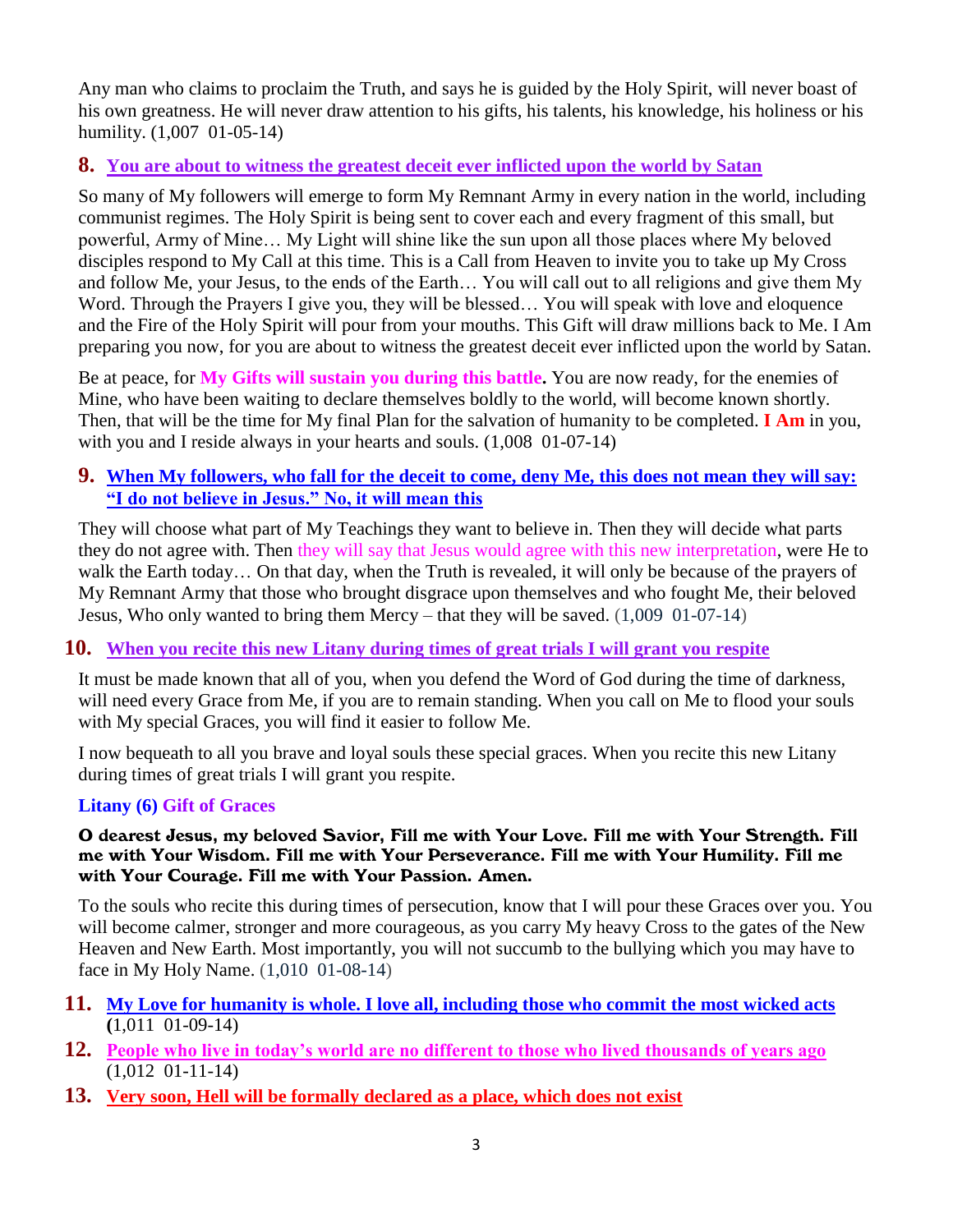**Souls will be told that all of God's children, once they live reasonable and dignified lives – irrespective as to whether they believe in God, or not – will be given Eternal Life. But this will be a lie.** There is no return from Hell. It is for eternity**…** When you are convinced that Hell does not exist, then you wrongly assume that sin is irrelevant… **This is the kernel of the new, soon to be introduced, doctrine, which you will be forced to swallow.** This is when you will be tricked into neglecting to prepare your soul for the Great Day of the Lord, when I come to claim you as Mine.

For those of you who cannot receive the Sacrament of Confession – those who follow many faiths and religions – then you must accept the Gift I gave you of the Plenary Indulgence. (See *Crusade Prayer 24* in Crusade Prayers Book, or *No. 4 Instructions*, No. 15, or message # **320** on 01-31-12) (1,013 01-12-14)

#### **14. God the Father: I Am [coming to gather the faithful. My Time is soon, as My Son's Mercy is](http://www.thewarningsecondcoming.com/god-the-father-i-am-coming-to-gather-the-faithful-my-time-is-soon-as-my-sons-mercy-is-almost-upon-you-2/)  [almost upon you](http://www.thewarningsecondcoming.com/god-the-father-i-am-coming-to-gather-the-faithful-my-time-is-soon-as-my-sons-mercy-is-almost-upon-you-2/)**

Hear Me as I announce that My Intervention to prevent the destruction of the human race is about to take place… There is a wicked act being planned to incur war, with the sole objective being to destroy as many people as possible… They, My enemies, want to control what you eat, drink and all that you do to promote the Truth, as I have given you. Until the day that they are in control of your countries, your finances and your health, they will not rest.

When man believes that he can defy God, then he does not really know Who I Am. If he does not know Who I Am, then he knows nothing. His heart has been hardened, his intellect dulled and his soul made leaden.

I will intervene now to stop this terrible, wicked atrocity from being perpetrated. Then when I Am done, I will open your eyes, tug at your hearts and fill you with wonder.  $(1,014 \ 01-13-14)$ 

# **15. [When My Church upholds the Word of God, you must remain](http://www.thewarningsecondcoming.com/when-my-church-upholds-the-word-of-god-you-must-remain-obedient-to-my-church/) obedient to My Church**

When My Church upholds the Word of God, you must remain obedient to My Church. But when the day comes when those with authority in My Church no longer proclaim the Truth, then you must remain obedient only to Me. For I Am the Church. Without Me, your Jesus, there is no Church.

When My Word is tampered with and then adapted, it will no longer be My Word. You can only be obedient to the True Word of God. **Should you follow a new manmade doctrine, which will replace My Holy Word in My churches throughout the world, then, those responsible for this sacrilege will**  deny Me. Only remain obedient to those who proclaim the Word of God, for if it is not My Word then – it is not from God.

The Word of God is Sacrosanct. It may never be changed by anyone. (1,015 01-14-14)

#### **16. [This new and rapidly created hierarchy will take over My Church](http://www.thewarningsecondcoming.com/this-new-and-rapidly-created-hierarchy-will-take-over-my-church/)**

When you know the Truth, which is contained in My Father's Book, then you know the Way of the Lord and you must follow this path, up to your last breath. Do not deviate from this.

My Church is being demolished discreetly from within and each part is being dismantled. As the tiers are pulled down and loyal servants discarded – and then deemed to be no longer useful – the way will be cleared for the doctrines from Hell to be pronounced.

Many poor sacred servants will give in to the pressure to denounce the Laws of God. If they do not agree to embrace the doctrine of lies, they will be thrown to the wolves.

This new and rapidly created hierarchy will take over My Church. They will declare falsities in the Name of God and take with them many innocent souls of the faithful. The congregations will unwittingly be offered a poison chalice filled with nothing – only bread. The Holy Eucharist will no longer fill their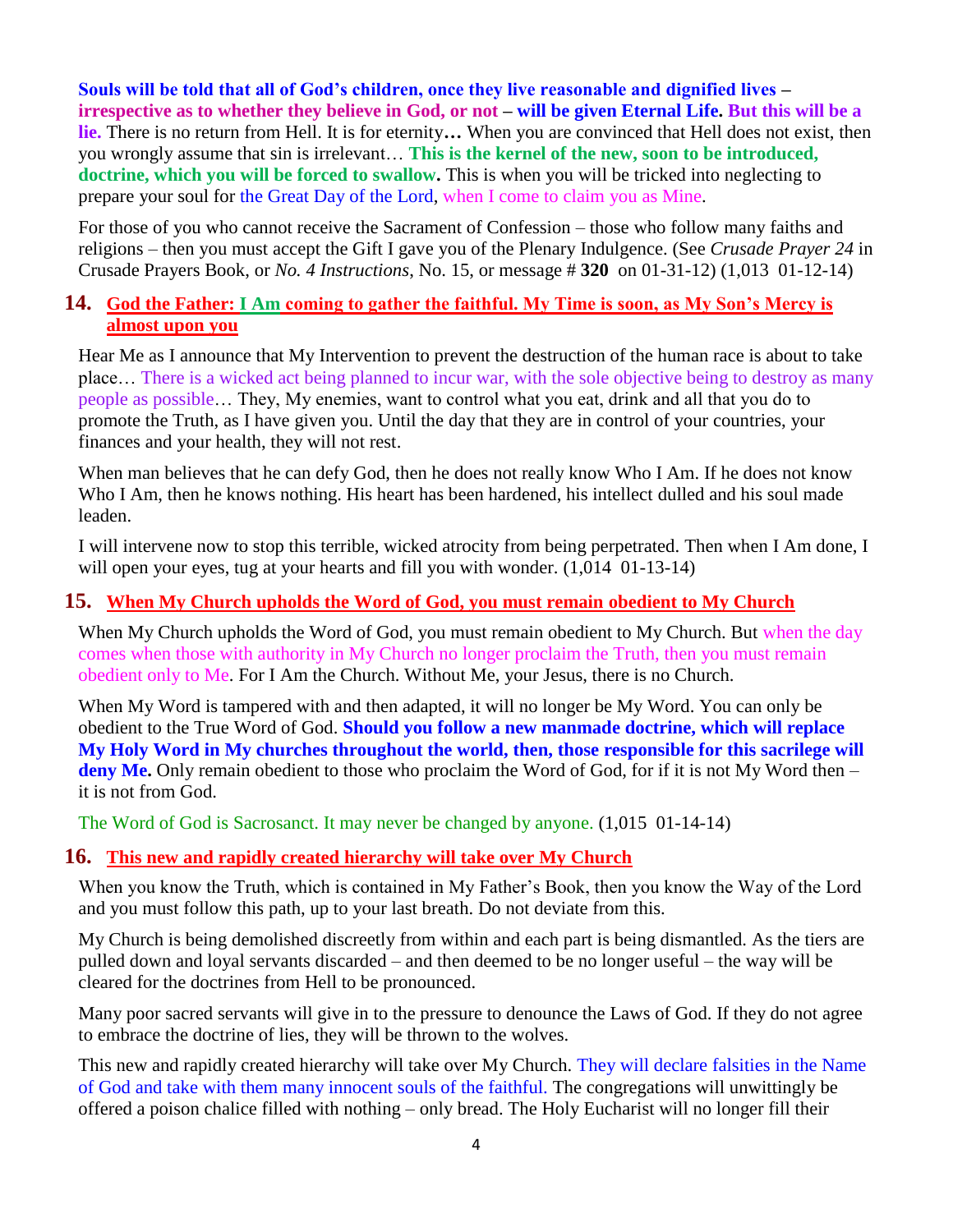souls. They will soon be fed homilies, which will ridicule the Word of God when they will declare human rights to be the most important doctrine. And then they will declare the greatest heresy, that man will be given Eternal Life, whether or not he repents for his sins. This is how they will destroy the souls of millions.

As they continue to pull My Church apart from the inside out, My loyal priests and faithful followers will rebuild My Church, brick by brick. My Church, you see, can never die for I will not let it.

While the false knowledge will fill the hearts of weak servants in My Church, the Gift of the Holy Spirit will not only Light the souls of My Remnant Church, but will provide the Light, for all those whose names are in the Book of the Living, to My door… They will be given Divine Assistance to enable them to keep the Light of God shining in a world, which will be plunged, slowly and painfully, into darkness, caused by the arrival of the enemy, the Antichrist. (1,016 01-16-14)

#### **17. [Mother of Salvation: This final Medal, brought to you by me, through the Mercy of God, will](http://www.thewarningsecondcoming.com/mother-of-salvation-this-final-medal-brought-to-you-by-me-through-the-mercy-of-god-will-draw-billions-of-souls-towards-eternal-life/)  [draw billions of souls towards Eternal Life](http://www.thewarningsecondcoming.com/mother-of-salvation-this-final-medal-brought-to-you-by-me-through-the-mercy-of-god-will-draw-billions-of-souls-towards-eternal-life/)**

God wants to save every single person, of every single faith, as well as those who deny the Existence of Him and His Son, Jesus Christ. This is why people of every age, every culture and every denomination, must receive a Medal of Salvation.

Each person who is given a Medal, even if it cannot be blessed, will be given an extraordinary Gift. Soon afterwards, God will instill in them a Grace, an insight into their own helplessness and an awareness of God's Almighty Love. He will enlighten even the most stubborn of souls and those with hearts of stone. Soon they will seek the Truth and then they will call out to God, begging Him to help ease their hearts and fill them with His Great Mercy.

Do not make the mistake of rejecting this Medal as it is for the whole world and many miracles will be associated with it.

Please ensure that the Medal of Salvation is provided to as many people as possible. **(**1,019 01-20-14**)**

#### **18. [God the Father: Free will, given to humanity, has meant that many of My children were drawn](http://www.thewarningsecondcoming.com/god-the-father-free-will-given-to-humanity-has-meant-that-many-of-my-children-were-drawn-away-from-me/)  [away from Me](http://www.thewarningsecondcoming.com/god-the-father-free-will-given-to-humanity-has-meant-that-many-of-my-children-were-drawn-away-from-me/)**

My dearest daughter, My Will be done, as the time for man's free choice to do what is according to his own desire is drawing to an end… Although the Evil One has used the free will I gave to man to seduce them, I will take all sinners back into My Realm, when they will realize that all they had sought to bring them peace has failed to fulfill them.

My children, always trust in My Great Love for each of you, for how could it be any other way? **You are Mine, like a limb, a piece of My Heart. To push you away and banish you would be like losing a piece of Myself.** So, when I make the final Call and after all measures have been taken to win your hearts, make haste. I will be waiting. I will take you and engulf you into My Holy Realm, away from all harm. (1,020 01-21-14)

#### **19. [Mother of Salvation: These apparitions will begin this Spring, as my Son has instructed](http://www.thewarningsecondcoming.com/mother-of-salvation-these-apparitions-will-begin-this-spring-as-my-son-has-instructed-2/)**

I will make myself known in Sacred sites, which will include Lourdes, Fatima, La Salette and Guadalupe. I will also appear at Garabandal. These apparitions will begin this Spring, just as my Son has instructed.

When these apparitions take place, there will be no doubt, especially amongst those who pay homage to me, that I speak the Truth when I say that soon the final Path, which will bring you to my Son, in these the end times, will be through the Book of Truth.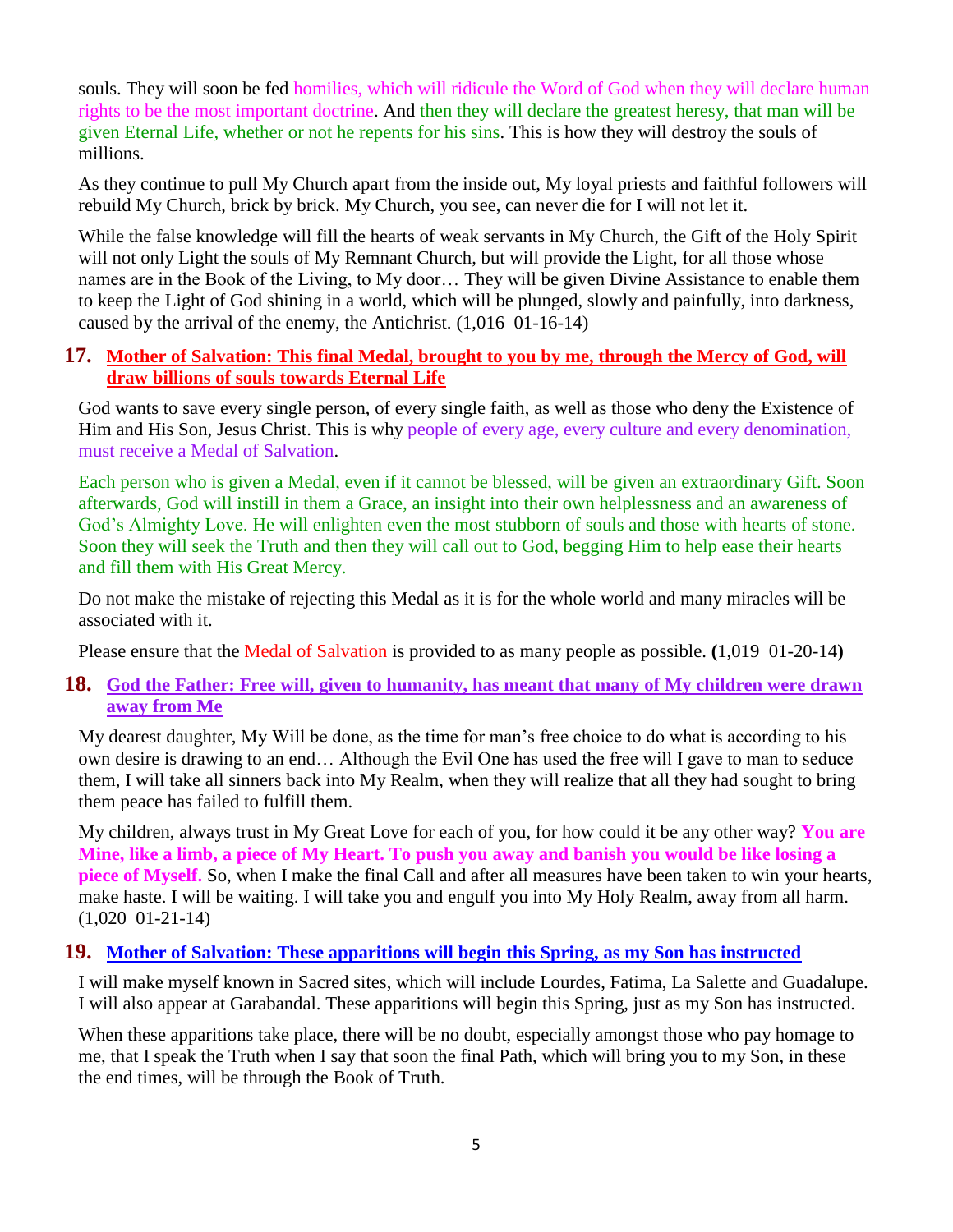When I appear one last time at these sites and present myself as the Mother of Salvation, you will know then that this Mission is my last and that all apparitions lead to this final one to bring the world the Salvation, which is the birthright of every single person. (1,021 01-24-14)

# **20. [My Mother's role as Co-Redemptrix will be well and truly understood at last](http://www.thewarningsecondcoming.com/my-mothers-role-as-co-redemptrix-will-be-well-and-truly-understood-at-last/)**

**When My Mother makes one final appearance, at Marian apparition sites everywhere, you must know then that the world will turn and run to Me at last.** It is through My beloved Mother that more souls are brought to Me. **Her role has always been to serve Me for the good of man.** And now, My Mother's role, as Co-Redemptrix, will be well and truly understood at last.

My Father promised that He would reveal to the world the Truth, through the Book of Truth, as foretold to the prophets Daniel and John the Evangelist. My Father brings you the Truth at this time now, but He does it piece by piece, little by little until the final part makes up the whole. Only then will the Book of Truth make sense. Only then will the final hurdles be overcome, when the majority of humanity will sing and rejoice in anticipation of My Second Coming. **Only when My Mission is completed will the Great Day be announced to the world**. (1,022 01-24-14)

#### **21. [The plan to remove every trace of Me has commenced](http://www.thewarningsecondcoming.com/the-plan-to-remove-every-trace-of-me-has-commenced/)**

So many will reject this Mission until the awful truth dawns on them when they will witness the blasphemies, which will pour from the mouth of the False Prophet. When someone who contradicts the Existence of the Holy Trinity, dares to wear the robes of a high priest under the roof of My Church and then tries to convince you that what you have known to be true, up to now, is no longer the case, you will know then that the spirit of evil has engulfed My Church from within.

When surrounded with new ideologies, new doctrines and when you are told that the human race today demands these changes, that will be the time when God's Desires are no longer responded to. Instead, when manmade doctrines, full of error and flaws, declare sin to be no more, the time will be close for Me to destroy My enemies, as foretold. (1,023 01-26-14)

#### **22. [God the Father: I have waited patiently a very long time to gather My children, again, into My](http://www.thewarningsecondcoming.com/god-the-father-i-have-waited-patiently-a-very-long-time-to-gather-my-children-again-into-my-holy-will/)  [Holy Will](http://www.thewarningsecondcoming.com/god-the-father-i-have-waited-patiently-a-very-long-time-to-gather-my-children-again-into-my-holy-will/)**

These Messages are unique. They are presented to the world by the Blessed Trinity. They are deemed by Me as being the most important Mission on Earth since I sent My Only Son to redeem you.

Be at peace, My beautiful, desirable children. You are everything to Me. I include here all of you. All sinners. All those who will not acknowledge Me. All those who idolize Satan. All My faithful children. Those whose souls have been snatched. You belong to Me, only. I will not let one soul be ignored in this, My last attempt, to prepare the world for the Second Coming of My Beloved Son.

**Not one of you will be left untouched by My Hand of Mercy.** Allow Me to open your hearts so that you will be blessed by My Hand.

Say to Me**: "Dearest Father, reach out and touch my body and soul with Your Hand of Mercy. Amen."** I will respond immediately to your call. (1,024 01-27-14)

#### **23. [Today, fewer people than ever believe in the Word of God](http://www.thewarningsecondcoming.com/today-fewer-people-than-ever-believe-in-the-word-of-god/)**

My dearly beloved daughter, let no one doubt that they can find the Truth in My Father's Book, the Most Holy Bible. The Word is there for all to witness, as it has been for centuries. The Holy Bible contains the Truth and all that which is expected of humanity is laid bare within its pages.

Everything that was poured from the mouths of the prophets and My disciples, who were guided by the Holy Spirit, is contained therein. The Truth is contained within the Word – that is – My Father's Book. So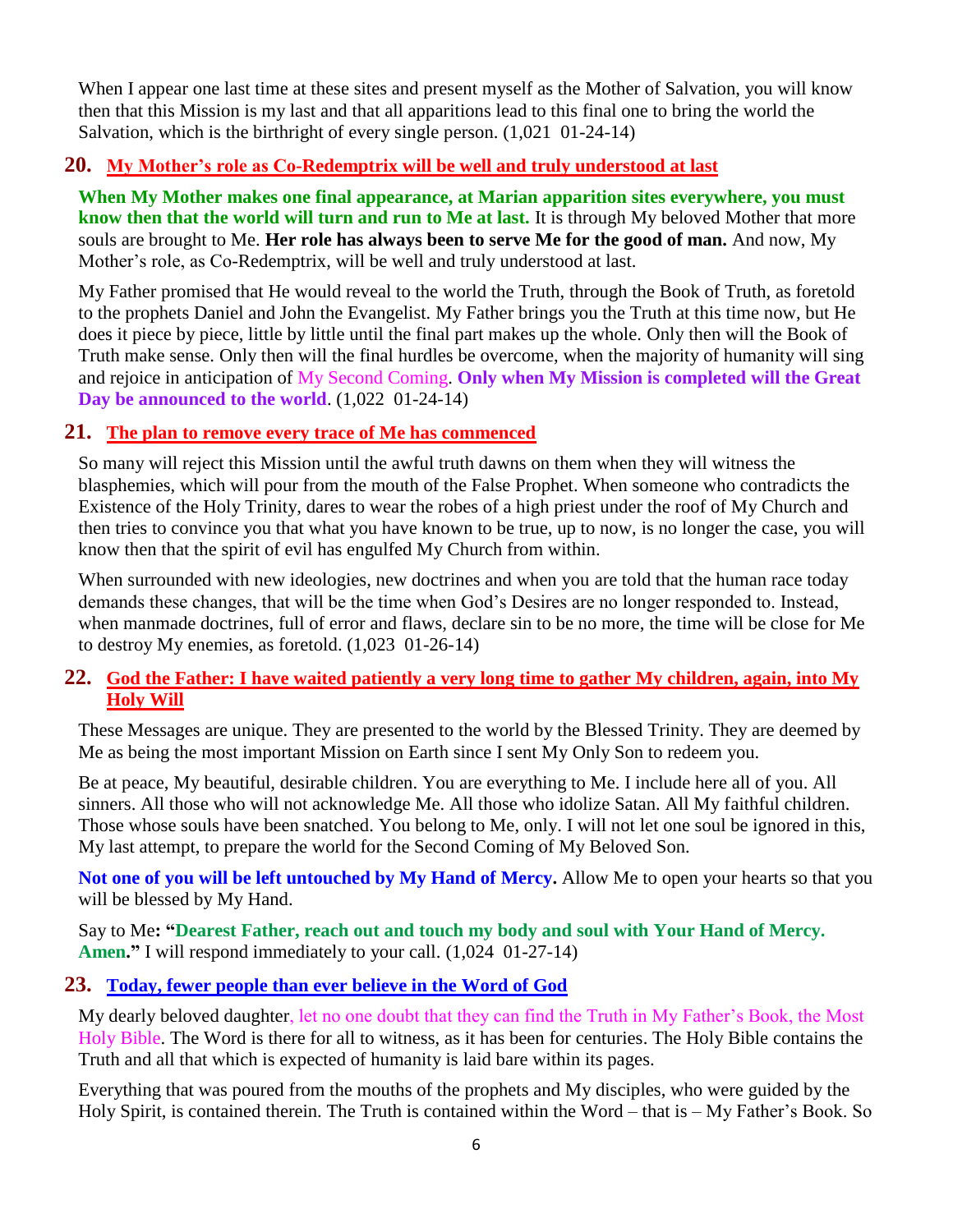why then does man question the validity of the Word? Everything given to man, for the sake of his soul, can be found in the Holy Bible…

I speak to you now of the Truth for three reasons. The first is to remind you of the Word of the Truth – which is contained in My Father's Book. The second is to reinforce the fact that you cannot rewrite the Word of God. The third is so that I can feed God's children with the Word of God at a time when, soon, it will be withheld from you. I do this now through the Book of Truth, promised to you through the prophets. If the Truth does not sit well with you, then you do not accept the Word of God. If you do not accept the Word of God, then I cannot take you to My New Kingdom and bring you the salvation I promised you, when I died for your sins on the Cross. (1,025 01-28-14**)** 

#### **24. [I must intervene to save humanity from destroying itself, before the Great Day of the Lord](http://www.thewarningsecondcoming.com/i-must-intervene-to-save-humanity-from-destroying-itself-before-the-great-day-of-the-lord/)**

The morality of humanity has sunk to such depths that this spirit of evil is engulfing millions of souls daily… There will come a time when only one third of the human race will be given the Grace to decipher the difference between good and evil.

Those who welcome evil, in any form, will present it as being a good thing. Soon, it will take a very courageous man to speak up and declare that: "This is wrong." without being demonized and scorned, for what will be viewed as an irrational outburst…

Satan's plan is to destroy as many souls as possible. My Plan is to stop this infestation and I will not hesitate to provide the signs, which are needed to wake you up to the Love of God and for the need to prepare adequately for the world to come**.** (1,026 01-29-14)

#### **25. [Prepare always, every day, as if The Warning were tomorrow, for it will come upon you](http://www.thewarningsecondcoming.com/prepare-always-every-day-as-if-the-warning-were-tomorrow-for-it-will-come-upon-you-suddenly/)  [suddenly](http://www.thewarningsecondcoming.com/prepare-always-every-day-as-if-the-warning-were-tomorrow-for-it-will-come-upon-you-suddenly/)**

Without My Intervention, most of the world would plunge into the abyss of the Beast and would never see the Light of God. Without this Miracle, billions of souls would go to Hell.

After this powerful Intervention by Me takes place, however, billions will be converted and they too will join with My Remnant Church, to endure penance for those souls who have completely cut themselves off from My Mercy, in order to help Me salvage their souls. (1,028 01-31-14)

#### **26. [Much of what humanity takes for granted will be](http://www.thewarningsecondcoming.com/much-of-what-humanity-takes-for-granted-will-be-turned-upside-down-and-inside-out-but-this-is-necessary/) turned upside down and inside out, but this is [necessary](http://www.thewarningsecondcoming.com/much-of-what-humanity-takes-for-granted-will-be-turned-upside-down-and-inside-out-but-this-is-necessary/)**

**I ask that, while much pain will be endured by those who love Me, as well as by those who don't, not one man amongst you should ever believe that there is no hope**. Instead, rejoice because only love, joy, peace and happiness lies ahead in My New Paradise. When the world is cleansed of sin and as many souls as possible are purified, then I will come as a Bridegroom ready to greet you. The Great and Glorious Day is to be anticipated with joy, excitement and longing, for My Heart will burst forth and unite with the whole world. (1,029 02-01-14)

#### **27. [Mother of Salvation: All those of different faiths must begin also to recite my Holy Rosary, for it](http://www.thewarningsecondcoming.com/mother-of-salvation-all-those-of-different-faiths-must-begin-also-to-recite-my-holy-rosary-for-it-will-bring-each-of-you-great-protection/)  [will bring each of you great protection](http://www.thewarningsecondcoming.com/mother-of-salvation-all-those-of-different-faiths-must-begin-also-to-recite-my-holy-rosary-for-it-will-bring-each-of-you-great-protection/)**

I ask that you recite my Most Holy Rosary every day from now on to protect this Mission from satanic attacks… **The Most Holy Rosary is for everyone and those who want to benefit from my protection – the Gift I received from God to defend souls from the Evil One.**

During my Son's Mission on Earth, He was betrayed in so many ways… They hated Him; reported Him to the Church authorities; spread wicked lies about Him and said He spoke with an evil tongue and blasphemed against God. Yet, not one of them could explain exactly how He was guilty of such things.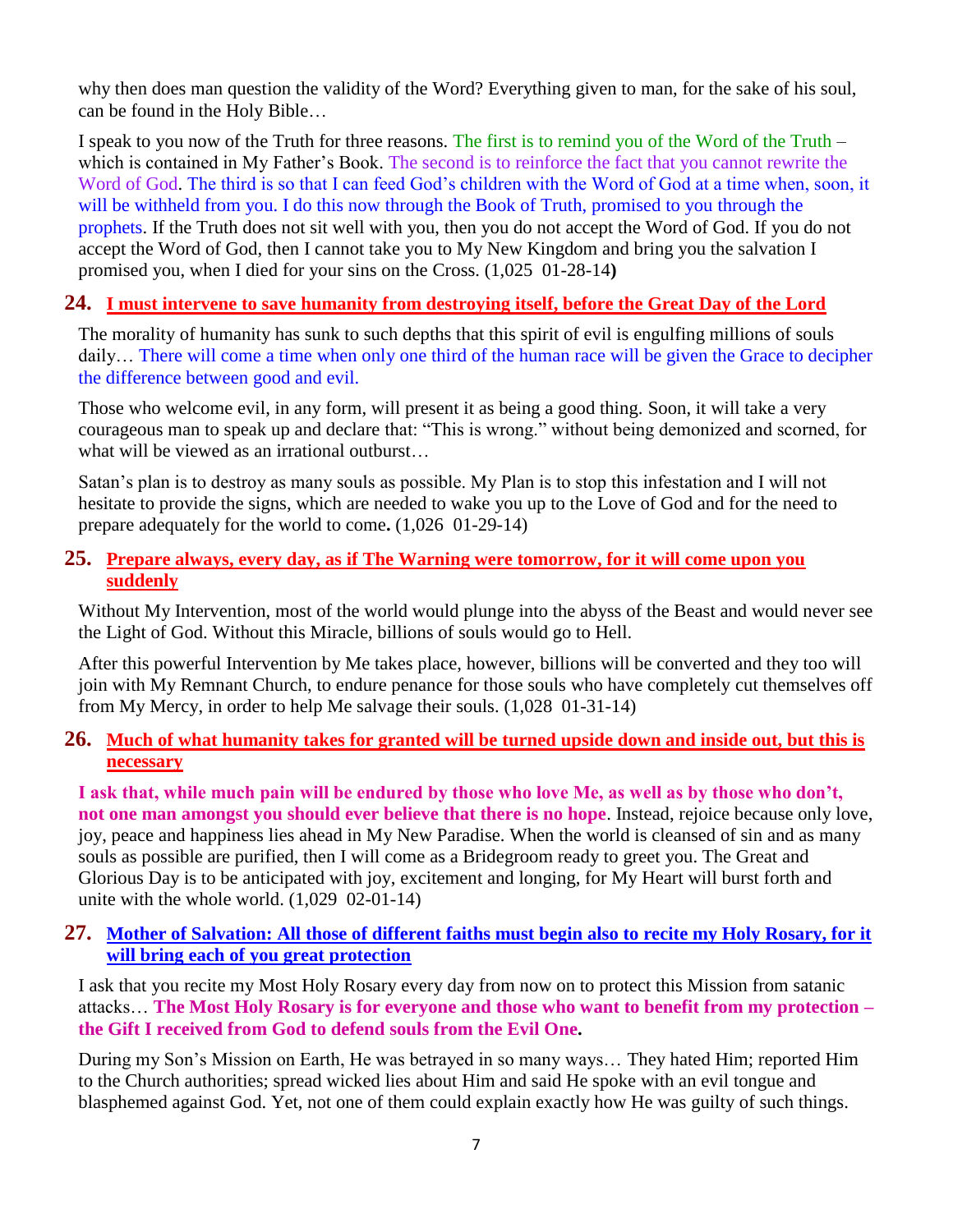They then spent much time urging His disciples to deny Him. Many of them did. Then, the Pharisees warned all those who worshipped in the temples that, should they continue to follow my Son, they would never be allowed inside the House of God again. And many of them stopped following my Son.

**The same will be true of this Mission, which paves the way of the Lord and the Great Day for my Son's Second Coming.** Every effort will be made to weaken the Remnant Church. Every attempt will be made to weaken your resolve. Every plan will be created to encourage you to turn your backs on your own salvation and that of others.

You must never allow the spirit of evil to dampen your spirit, weaken your faith or encourage you to deny my Son. Never lose trust in my Son or His Promise to come again to bring man the New Beginning. He will never let you down. He understands how difficult it is for all of you, the pain which you endure, as well as the sacrifices you make for Him. (1,030 02-02-14)

#### **28. [As the numbers of those who follow Satan grows, they will go to great lengths to publicly declare](http://www.thewarningsecondcoming.com/as-the-numbers-of-those-who-follow-satan-grows-they-will-go-to-great-lengths-to-publicly-declare-their-worship-of-the-devil/)  [their worship of the Devil](http://www.thewarningsecondcoming.com/as-the-numbers-of-those-who-follow-satan-grows-they-will-go-to-great-lengths-to-publicly-declare-their-worship-of-the-devil/)**

While I await the Great Day, when I will reclaim My Throne, I have to endure the agony of watching the Beast, Satan, sit upon his throne, his arms resting proudly, feet apart, with the head of a goat, as he wallows in the adulation that is freely given to him by those he ensnares. The goat is a symbol of his infestation, where he devours the bodies and souls of all he possesses, through the sin of sexual immorality. His first objective is to defile the human body by encouraging souls to degrade themselves in every way, through the senses. His influence is everywhere and **the symbol of the goat and his horns will be visible in every gesture. His arrogance will soon be seen through the symbols which he encourages his followers to display, to demonstrate their allegiance to him, in every walk of life**. (1,031 02-03-14**)**

#### **29. [God the Father: I desire that you accept the Truth, not with doubt in your hearts, but with love](http://www.thewarningsecondcoming.com/god-the-father-i-desire-that-you-accept-the-truth-not-with-doubt-in-your-hearts-but-with-love-and-trust/)  [and trust](http://www.thewarningsecondcoming.com/god-the-father-i-desire-that-you-accept-the-truth-not-with-doubt-in-your-hearts-but-with-love-and-trust/)**

When I touch the hearts of souls, whom I Call upon to proclaim My Word, it is overwhelming for the chosen soul. My Presence shocks, as well as soothes… The Presence of the Holy Spirit is impenetrable and will remain so until My Will is done, as long as the soul accepts that which is expected of it. Then the longing for clarity, along with a need for reassurance, engulfs the soul. And while it seeks comfort and courage, the Force of the Holy Spirit cannot be halted, stopped or withheld.

The willingness of the soul to allow itself to become an instrument of the Holy Spirit, in order to proclaim the Truth, means that it is powerless to influence the Word, interfere with it or tamper with it in any way. (1,032 02-04-14)

#### **30. Mother of Salvation: These Prayers, [dear children, come with great Graces](http://www.thewarningsecondcoming.com/mother-of-salvation-these-prayers-dear-children-come-with-great-graces/)**

When you wish to call on my Son, you must simply call on Him to take you into His Mercy and leave the rest to Him.

Here is a special **Crusade Prayer (133) A Call to return to God:**

Dear Jesus, forgive me, an estranged soul, who renounced You, because I was blind. Forgive me for substituting Your Love with useless things which mean nothing. Help me to pluck up the courage to walk by Your Side, to accept with gratitude, Your Love and Mercy. Help me to remain close to Your Sacred Heart and to never wander away from You again. Amen.

Those who do not know my Son and who wish to be taken before the Throne of God, the Most High, must recite this **Crusade Prayer (134) To believe in the Existence of God:**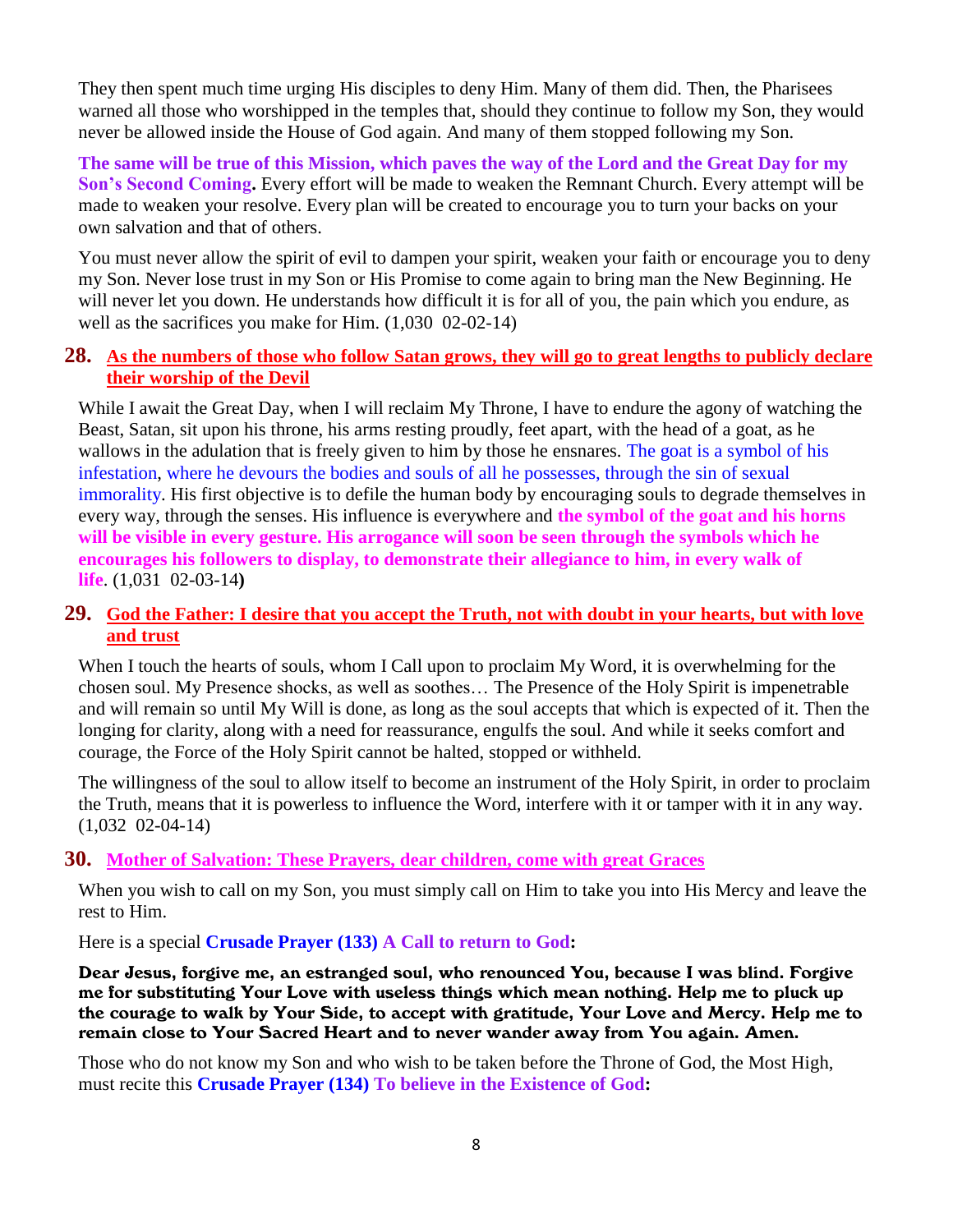#### O God the Most High, help me to believe in Your Existence. Cast all of my doubts aside. Open my eyes to the Truth of the life after this one and guide me towards the way to Eternal Life. Please let me feel Your Presence and grant me the Gift of true faith before the day I die. Amen.

These Prayers, dear children, come with great Graces and those who recite them will be shown the Truth and their hearts will be filled with a great love, which they will never have experienced on Earth before now. Then their souls will be purified. (1,033 02-05-14)

#### **31. [Mother of Salvation: When my Son's priests will face terrible anguish and miscarriages of](http://www.thewarningsecondcoming.com/mother-of-salvation-when-my-sons-priests-will-face-terrible-anguish-and-miscarriages-of-justice-they-must-call-on-me/)  [justice, they must call on me](http://www.thewarningsecondcoming.com/mother-of-salvation-when-my-sons-priests-will-face-terrible-anguish-and-miscarriages-of-justice-they-must-call-on-me/)**

**When the day comes and when they are called to swear an oath, which will deny the Divinity of my beloved Son, Jesus Christ, they must never doubt the real intentions of those who demand this of them.** When they are asked to renounce the meaning of the Holy Eucharist and accept a new interpretation, they will know then that the hour has come. That will be the day when the rot will set in and the crumbling of the walls will be witnessed under the roofs of churches everywhere.

I desire that all priests, who will have to face these sorrowful trials, recite this *Crusade Prayer (135)* **To defend the Truth (See** Crusade Prayers Book**)** (1,034 02-06-14)

# **32. [Mother of Salvation: Many will believe the Antichrist to be a very holy man](http://www.thewarningsecondcoming.com/mother-of-salvation-many-will-believe-the-antichrist-to-be-a-very-holy-man/)**

**This time my Son comes in Spirit only and by the Command of my Father, He will not appear on Earth as a man, in the flesh.** I urge that this Message is made clear to all, for many will come in His Name, but one of them will rise to prominence and say that he is my Son, but this will be a lie.

The Antichrist will rise and become so powerful that his image will be seen everywhere. Statues will be erected in his image and his face will appear constantly on news and television screens around the world. He will be applauded by the most powerful leaders, but it won't be until he is openly welcomed and then endorsed by the False Prophet that he will truly exert his influence over humanity…

Were my Son to make Himself known in the flesh again and command attention, they would destroy Him. The Antichrist will, however, be welcomed into the world and be mistaken for Jesus Christ…

#### **Every Word contained in the Bible, regarding the Second Coming of my Son, will be adapted and twisted, in order to convince the world that they are witnessing the return of Jesus Christ…**

#### **The Medal of Salvation, when carried upon your person, will, along with the other Graces it promises, safeguard you against the power of the Antichrist…**

The media will create a godlike image of him and very few will dare to publicly rebuke him. Because of his command of many languages, he will fool millions in a very short period of time. Then, the rumors that Jesus Christ has come back a second time will begin. These will be fueled by those who will work tirelessly for the Antichrist by spreading lies, until eventually he will be mistaken for my Son. All of these events sound far-fetched now, but when they all unravel before you, it will seem like a natural series of events, which will be seen by many as uplifting.

Then, just as every evil falsity is presented to the world back to front by Satan – the Antichrist, through satanic rituals, will be seen to ascend into Heaven. **My Son, on His return, will be seen descending upon the clouds – the reverse of when He ascended into Heaven – just as He promised.**

Then, the Antichrist and all those who slavishly adored him will be thrown into the lake of fire and peace will be yours, dear children. For all those who remain loyal to the Truth, they will, in the blink of an eye, be raised into the New Paradise, when Heaven and Earth become one. (1,035 02-07-14)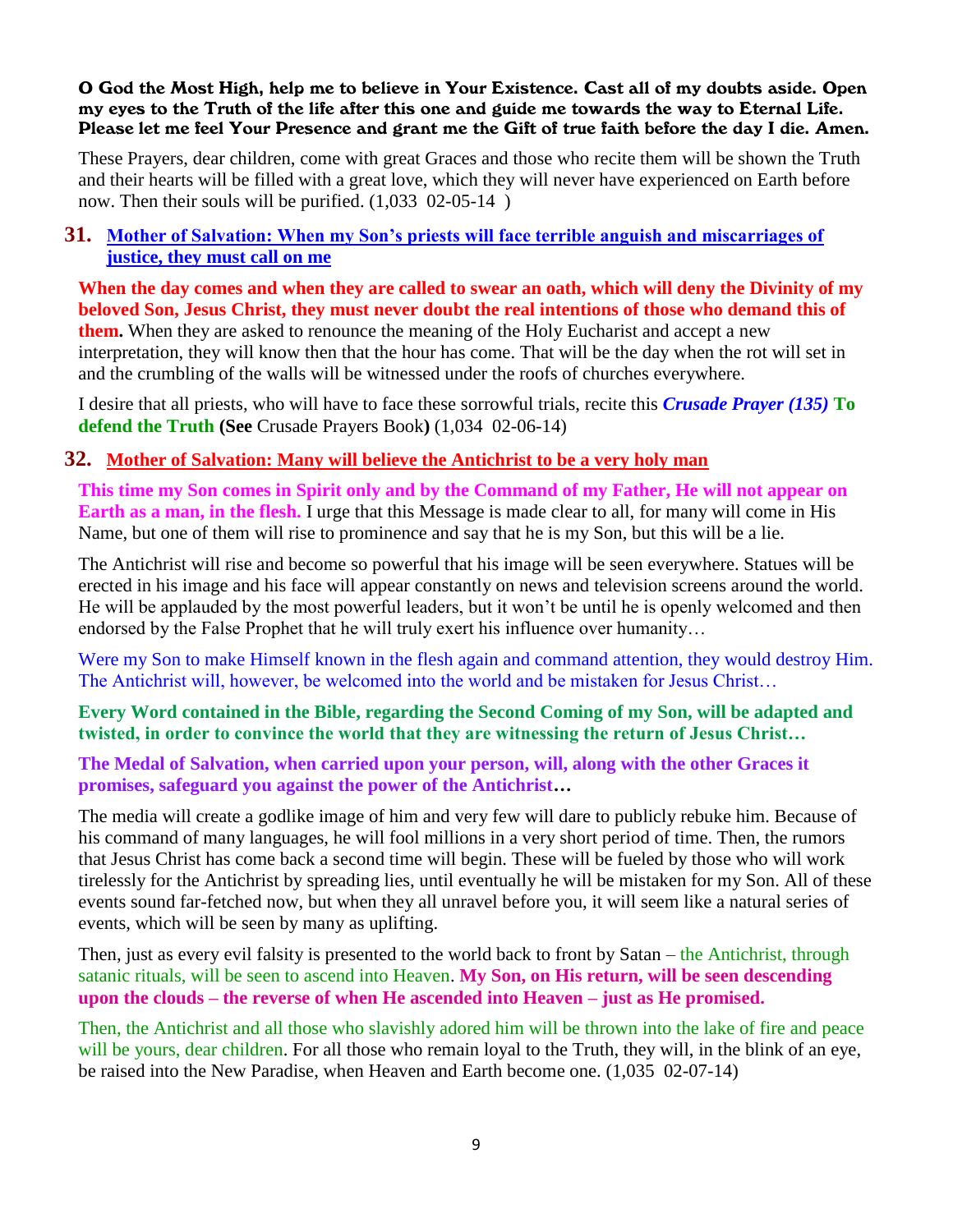# **33. [Mother of Salvation: My Father will shake the world both physically and spiritually](http://www.thewarningsecondcoming.com/mother-of-salvation-my-father-will-shake-the-world-both-physically-and-spiritually/)**

My Father has many plans, which He will enact, in order to save every single child of His. These plans cover many miraculous events, including the pouring out of special Grace, revelations given to you through these Messages, to ensure that God's children do not stray along the wrong path, and many other interventions. Some of these interventions will be in the form of ecological punishments. When they become so constant, man will no longer be able to say that floods, earthquakes, tsunamis, volcanoes and hurricanes are caused by man's neglect of the Earth.

God is in control of the Earth, for He created it. He will decide its fate – no one else – for all Power belongs to Him… **My Father will shake the world both physically and spiritually**, while the plans and wicked deeds of the evil one flourish in every nation. Each act of desecration against God will be matched by His retaliations, which will wield an unbearable chastisement. Man's sin will be fought vehemently by my Father and man must never underestimate the Power of God. (1,037 02-08-14)

#### **34. [Don't you know that, after My Second Coming takes place, your soul will exist for eternity](http://www.thewarningsecondcoming.com/dont-you-know-that-after-my-second-coming-takes-place-your-soul-will-exist-for-eternity/)**

**I, Jesus Christ, will open the minds of those who do not recognize the Word of God in these Messages, shortly.** I will pull at their hearts and fill them with a longing for the Truth. When you are filled with falsities, presented with untruths and fed lies about sin and how it is seen in the Eyes of God – I will stand as a barrier to protect you. **I will frustrate many, for I do not give up easily when man ignores the Gift of the Holy Spirit.** I will become like a thorn in your side – like the sting of alcohol, when poured over an open wound. Very few will fail to ignore Me, but not all will accept My Final Gift of Eternal Salvation. (1,039 02-10-14)

#### **35. [Finally, the Jews will be shown the proof of My Father's Covenant](http://www.thewarningsecondcoming.com/finally-the-jews-will-be-shown-the-proof-of-my-fathers-covenant/)**

I have begun the next plan to bring awareness to all of God's children of the great new world, which awaits you and this preparation will be in stages. The first stage is purification. This will mean disruptions, climate changes, upheavals and a terrible apostasy, which will sweep the Earth. These will all take place at the same time. Then, My Church will fall and only the Remnant will hold on to the Truth and bear witness to My Holy Word. (1,040 02-11-14)

#### **36. [Mother of Salvation: Soon, the "Hail Mary" prayer will not be heard inside or outside of my](http://www.thewarningsecondcoming.com/mother-of-salvation-soon-the-hail-mary-prayer-will-not-be-heard-inside-or-outside-of-my-sons-church/)  [Son's Church](http://www.thewarningsecondcoming.com/mother-of-salvation-soon-the-hail-mary-prayer-will-not-be-heard-inside-or-outside-of-my-sons-church/)**

All references to me will soon be frowned upon by a newly revamped shell of my Son's Church on Earth. Devotions to me will be stopped in many churches, under the newly appointed regime to be introduced in the future. I will be forgotten about and then despised, by those who will claim to represent a new modern, all-inclusive Church, which will bear little resemblance to the Church created upon the Rock, by my Son's beloved apostle Peter.

When you see all devotions to me, the Holy Mother of God, dealt with in this way please be aware that these new rules will be at the behest of the Evil One. The Evil One despises me, just as much as he is frightened by me. He knows that devotion to me, by souls, keeps his evil ways at bay and that the recital of my Most Holy Rosary scourges him and renders him powerless.

My role is to prepare you for the Great Day of my Son's Second Coming. I intend to continue to call out to my children, until that Day arrives. (1,041 02-12-14)

#### **37. [They pay lip service to what My Second Coming means](http://www.thewarningsecondcoming.com/they-pay-lip-service-to-what-my-second-coming-means/)**

This time they will be left with little option but to see the signs, which they will have to bear witness to, for **I will reveal all.** When I say something will happen and when it does, they will still deny that the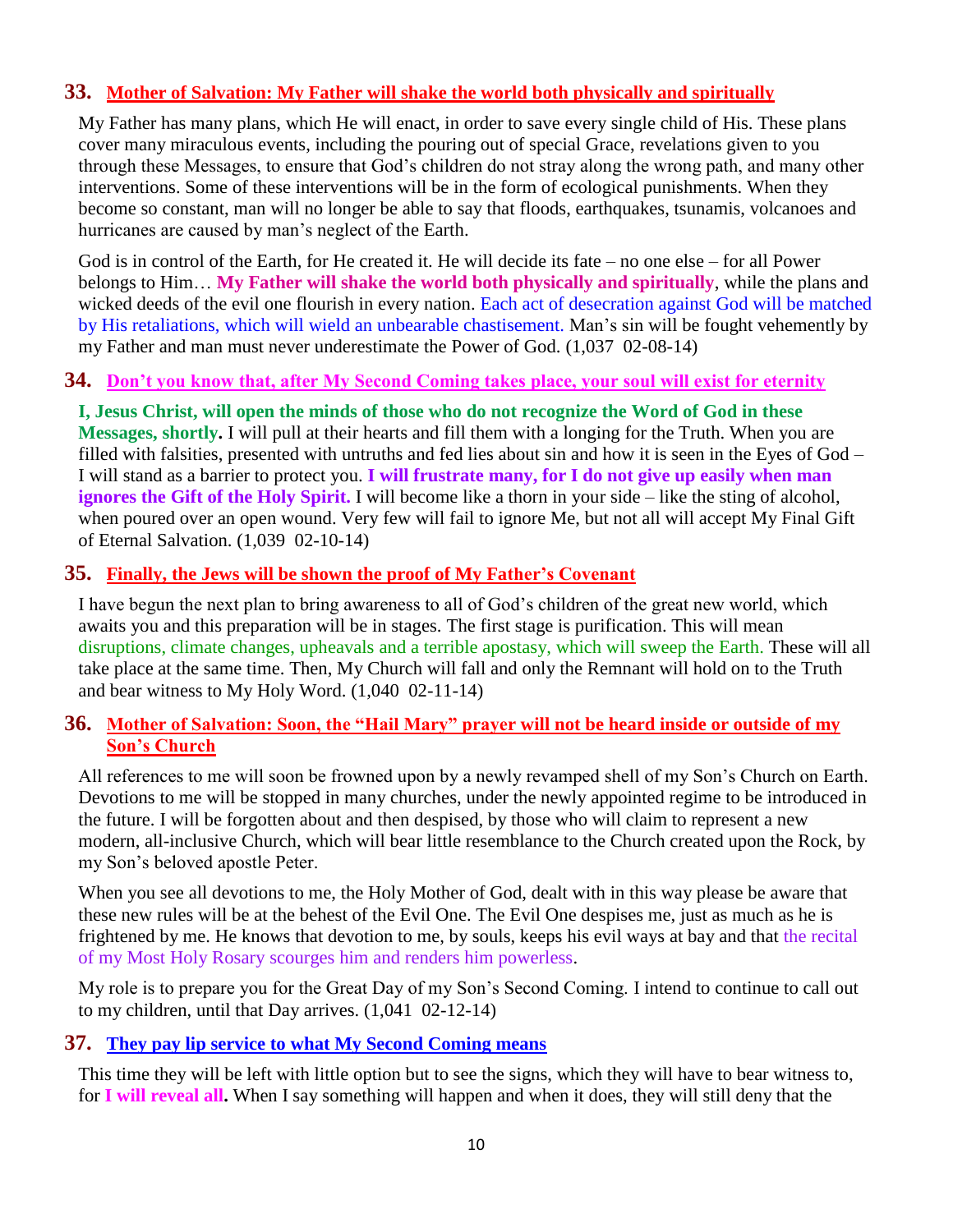prophecy came from the Words uttered by My Lips. When they see the Earth twist, shake and other punishments poured down upon them, they will still argue that there is a scientific reason for it.

When the great apostasy engulfs the world and crushes Christianity, in favor of paganism, will they say that this is a good thing? The answer is yes. So, as My Presence becomes less revered by so many, what chance does the world stand against Satan? This is why My Father prepares you now, for He never gives up when preparing His children for His Great Mercy. (1,042 02-12-14)

#### **38. [Mother of Salvation: This is the time when souls will have to endure the pain of Purgatory on](http://www.thewarningsecondcoming.com/mother-of-salvation-this-is-the-time-when-souls-will-have-to-endure-the-pain-of-purgatory-on-earth/)  [Earth](http://www.thewarningsecondcoming.com/mother-of-salvation-this-is-the-time-when-souls-will-have-to-endure-the-pain-of-purgatory-on-earth/)**

A person who is in mortal sin and who refuses to show remorse will never be able to withstand the pain of God's Light. So, it is an Act of Mercy that God intervenes, in order to prepare that soul, so that he too can share in the Glory of God. (1,043 02-13-14)

#### **39. [Suffer in silence when you are tormented, suffer vile forms of cruelty, are slandered, abused or](http://www.thewarningsecondcoming.com/suffer-in-silence-when-you-are-tormented-suffer-vile-forms-of-cruelty-are-slandered-abused-or-mocked-in-my-name/)  [mocked in My Name](http://www.thewarningsecondcoming.com/suffer-in-silence-when-you-are-tormented-suffer-vile-forms-of-cruelty-are-slandered-abused-or-mocked-in-my-name/)**

When the Holy Spirit is at Work this will result in many fruits, which will present as follows: People who are drawn to the Holy Spirit will be drawn closer to God. They will love others with a greater intensity than before. They will share their love. Then, they will want to spend more time in prayer and, especially, where they will pray for the souls of others, rather than their own intentions.

The Love of God will become deeper and more personal. And, as they allow the Holy Spirit to engulf them, they will feel an urgent need to surrender themselves fully to the Will of God. Those who are inspired by the Holy Spirit will not show hatred for those who despise them. Instead, they will strive, through prayer, to beg Me to save that soul.

The Love of God can only penetrate the soul by the Power of the Holy Spirit. The soul will always feel peace and tranquility, despite the suffering which they will inevitably have to endure, the closer they become to Me, their Jesus…

I seek out the meek, the humble and those who only care about the welfare of others, over and above their own needs. These are the souls who are blessed by My Hand. Their love for others mirrors My Own Love. They accept suffering just as I do and it is of little consequence to them. These people are the backbone of Christianity and the Holy Spirit is ingrained in their souls, for the good of all of God's children. (1,044 02-14-14)

**40. [Mother of Salvation: The Antichrist will use his so-called stigmata as a means to convince the](http://www.thewarningsecondcoming.com/mother-of-salvation-the-antichrist-will-use-his-so-called-stigmata-as-a-means-to-convince-the-world-he-is-jesus-christ/)  [world he is Jesus Christ](http://www.thewarningsecondcoming.com/mother-of-salvation-the-antichrist-will-use-his-so-called-stigmata-as-a-means-to-convince-the-world-he-is-jesus-christ/)** (1,045 02-15-14)

#### **41. [Nothing good can come from hatred, for it comes only from Satan](http://www.thewarningsecondcoming.com/nothing-good-can-come-from-hatred-for-it-comes-only-from-satan/)**

The Devil causes distrust, unease, confusion, fear and then he will not rest, until the soul which he has targeted, becomes full of hatred for himself and for others. Hatred in a soul creates havoc amongst every person that soul comes into contact with. The infested soul will use every tactic and trick to encourage others to engage with him, until the other soul becomes infested also and so, the pattern continues. Hatred spreads like a virus and grows because it engulfs and possesses the soul, until that soul then feels compelled to breed this hatred amongst others. (1,046 02-16-14)

#### **42. [When I come to judge, the world will tremble](http://www.thewarningsecondcoming.com/when-i-come-to-judge-the-world-will-tremble/)**

They will declare that God does not allow the sins of man to cloud His Judgment. Rather, God will ignore sin, for it is of little consequence, because man is weak and will always sin, no matter what. Jesus, you will be told, forgives everyone, because His Mercy supersedes His Judgment... Let no man ever confuse My Mercy with My Judgment, for they are two different things.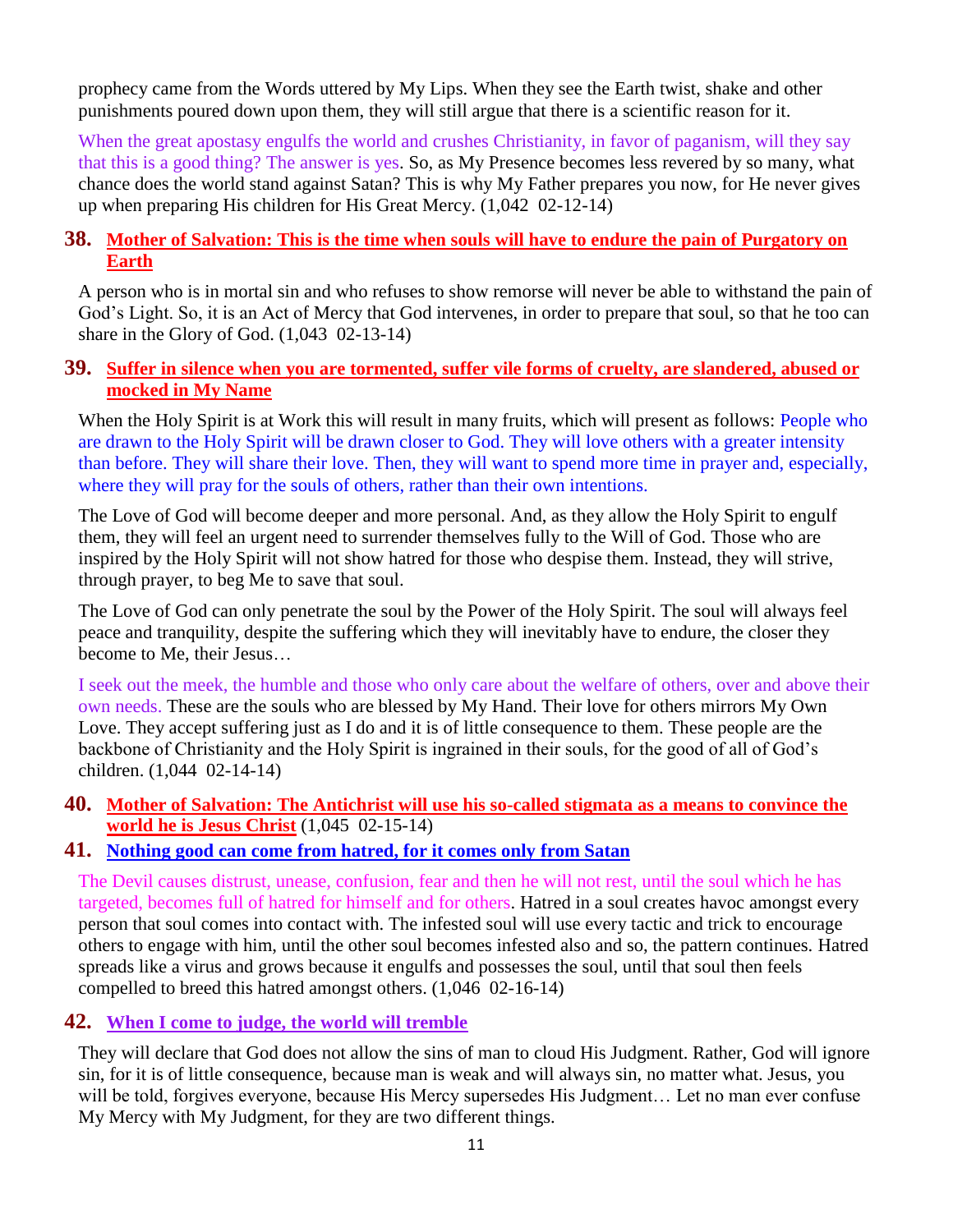My Mercy will only be shown to all who show remorse for their sins. It will not be shown to those who stand proudly before Me, where no attempt has been made on their part to seek My Forgiveness. When I come to judge, the world will tremble. And when My Mercy is exhausted, My Justice will fall like an axe. I will punish the wicked, who are beyond help. (1,048 02-18-14)

#### **43. [Earthquakes will be of such magnitude that they will be felt across multiple countries, at the](http://www.thewarningsecondcoming.com/earthquakes-will-be-of-such-magnitude-that-they-will-be-felt-across-multiple-countries-at-the-same-time/)  [same time](http://www.thewarningsecondcoming.com/earthquakes-will-be-of-such-magnitude-that-they-will-be-felt-across-multiple-countries-at-the-same-time/)**

When the time comes for Me to make Myself known, at My Second Coming, you will not recognize the world, for it will have changed so much… The Truth can be unbearable at times, but justice will be handed down, by My Father, upon those lands which desecrate His Word. All the punishments handed down by My Father will take place before My Second Coming. Cities will disappear, countries will be awash with the tides of My Father's Anger and earthquakes will be of such magnitude, that they will be felt across multiple countries, at the same time… Mountains will sink, lakes will merge with the seas and lands will be reduced by one third. Rainfall, which matches My Tears of Sorrow, because of the hatred in men's hearts, will be constant, until My Tears are wiped away, through the reconciliation of sinners, who will be converted.

Know now, that Gifts given to the world by My Mother, over the centuries, must be used to protect yourselves. Know also, that the Medal of Salvation – more powerful than any other – will be your defense against the lure of the Antichrist. (1,049 02-20-14)

# **44. [When God permits the persecution of the Christians and the Jews, it is for good reason](http://www.thewarningsecondcoming.com/when-god-permits-the-persecution-of-the-christians-and-the-jews-it-is-for-good-reason/)**

Because of what they will have to endure, much conversion will result and billions of people will see the Glory of God, with one clear mind, where no confusion will mar their joy, when they finally recognize the Truth. (1,050 02-21-14)

#### **45. [Many of you who say you love Me now, will betray Me just as Judas did](http://www.thewarningsecondcoming.com/many-of-you-who-say-you-love-me-now-will-betray-me-just-as-judas-did/)**

**Every creature in Heaven, on Earth and under the Earth will kneel before the Lord – all, without exception.** But man, weak and fallen, does not give Glory to God – even the most devout and holy – when he fails to surrender completely before My Father, through Me, His only Son, Jesus Christ. **As long as the spirit of evil exists in the world, man is not worthy to stand before Me. You cannot kneel before Me, when you are full of your own self-importance.** I cannot hear you, when you shut Me out, like the tyrants you become, when Satan fills your minds with sins of the senses. Only those who come before Me clean, having been reconciled with Me, can truly be united with Me.

When you walk as kings and dictate to others, when seated upon earthly thrones, you can never be servants of Mine. **When you truly serve Me, no matter what your role is, you will always speak the Truth. You will always know that when you proclaim My True Word, It will always bring upon you much criticism.** Soon, the True Word will no longer be spoken, by those who infiltrate My Church in the highest echelons, pretending to love Me but who, in reality, detest Me. Then, in order for you, the faithful, to remain in Me and with Me, you will need much courage.

You must recite the **Crusade Prayer (136) To keep Your Word** to help you to remain true to My Word. (See the Crusade Prayers Book) (1,051 02-22-14).

#### **46. [When a man's will clashes with the Will of God, great pain is endured on both sides](http://www.thewarningsecondcoming.com/when-a-mans-will-clashes-with-the-will-of-god-great-pain-is-endured-on-both-sides/)**

Man has been granted the Gift of free will by My Father and, as such, he is free to make what choices he wishes in life and God will never interfere with this Gift from Heaven. However, for those who wish to serve Me completely, with the intention of helping Me to save the souls of others, and who give Me the gift of their free will, it will be a very difficult journey for them.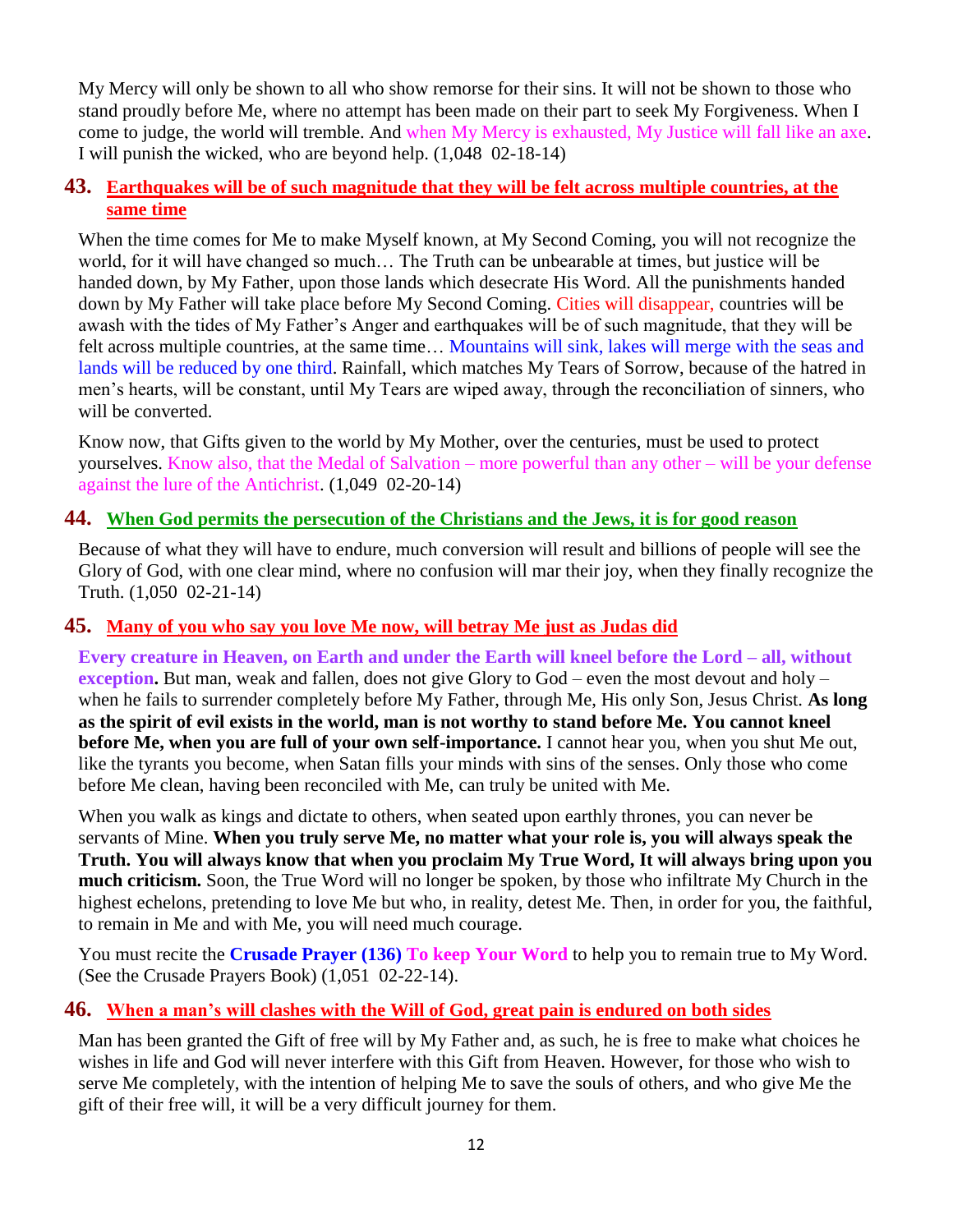When you give Me your free will, to do what is necessary in the salvation of souls, the suffering which you will endure will be very harsh. As your will then no longer belongs to you, human nature being what it is, this means that a struggle will come about, between man's free will and the Will of God. Many people, who love Me and who want to carry out the Will of God in their lives, will always struggle. **In order to satisfy the Will of God, the soul must abandon all sense of pride and the need to satisfy its own personal desires. You can only truly serve God, if you trust in Him completely and offer all of your trials and tribulations over to Him, for the good of all.**

When well-meaning people, serve God and try to live their lives as He instructed, fall out of Grace, they feel shame… When enlightened by the Truth, these souls can, suddenly and without warning, begin to doubt their faith… **When you find that you begin to doubt God or lose confidence in His Love or His Promise, then you must recite this Crusade Prayer (137) to be known as the Prayer of Restoration.** . (See the Crusade Prayers Book)(**1,052 02-23-14**)

#### **47. [Mother of Salvation: All references to Hell have been abolished and man has been misled into a](http://www.thewarningsecondcoming.com/mother-of-salvation-all-references-to-hell-have-been-abolished-and-man-has-been-misled-into-a-false-sense-of-security/)  [false sense of security](http://www.thewarningsecondcoming.com/mother-of-salvation-all-references-to-hell-have-been-abolished-and-man-has-been-misled-into-a-false-sense-of-security/)**

**The Truth, regarding the existence of Satan and the reality of Hell, has been suppressed for many decades and this has had a detrimental effect on the salvation of humanity…** So now, today, few people believe in the existence of the Devil or the abyss of Hell. **This lie has been the scourge of humanity and, as a result, many souls have been lost, because Hell is denied. Mortal sin is no longer deemed to be a reality and so no attempt is made to avoid it…** Souls are lost because they are never instructed properly how to avoid sin and seek repentance. (1,053 02-23-14)

# **48. [You, My Two Witnesses on Earth, must stand your ground](http://www.thewarningsecondcoming.com/you-my-two-witnesses-on-earth-must-stand-your-ground/)**

It is those who will mastermind the greatest apostasy, from within the ranks of My Own Church on Earth, who are the most dangerous of all... Not all, who come dressed as My servants, are of Me, but know this. My Hour is close and just prior to My Second Coming, the plague of apostasy will descend and devour My Church on Earth. Just as those wolves in sheep's clothing, fool the world into believing that the House of God accepts any faith, including those which deny Me, Jesus Christ, they will convince you that this abomination will be the greatest evangelization the world will have ever seen. And in its wake will incur the Wrath of God. While the world and all its religions will be sucked into this new, false Church, the way will be prepared for them to proudly groom the man of lawlessness.

Those imposters, who will have wangled their way into My Church, will have deceived many and they will continue to deceive millions, including all Christian faiths, as well as those who do not honor Me at all. All of these deceivers will spread heresy and in time, they will form one religion for the world. No other faith will be tolerated, other than the new false doctrine – the doctrine from Hell. **Christians and Jews will be the two faiths from which the Remnant will be formed.**

**My Remnant Church will be formed, both outside of this Mission, as well as from within it.** Those of you who reject this Mission now, but who genuinely love Me, you too will be drawn into My Remnant Army on Earth. On the day that this happens, you will have realized that the Book of Truth was, indeed, a Gift from Heaven to help you in your final journey to My Kingdom and Eternal Life. **(**1,054 02-24-14**)**

#### **49. [The 'god' they will proclaim, will not be My beloved Father](http://www.thewarningsecondcoming.com/the-god-they-will-proclaim-will-not-be-my-beloved-father/)**

**It has been foretold that humanity's hatred for God will reach unprecedented proportions in the end times…** God will be denied. I, His only Son, will be mocked and My Deity rejected… The 'god' they will proclaim, will not be My beloved Father. Instead, **they will idolize false spirits, disguised as angels of God**. (1,055 02-25-14)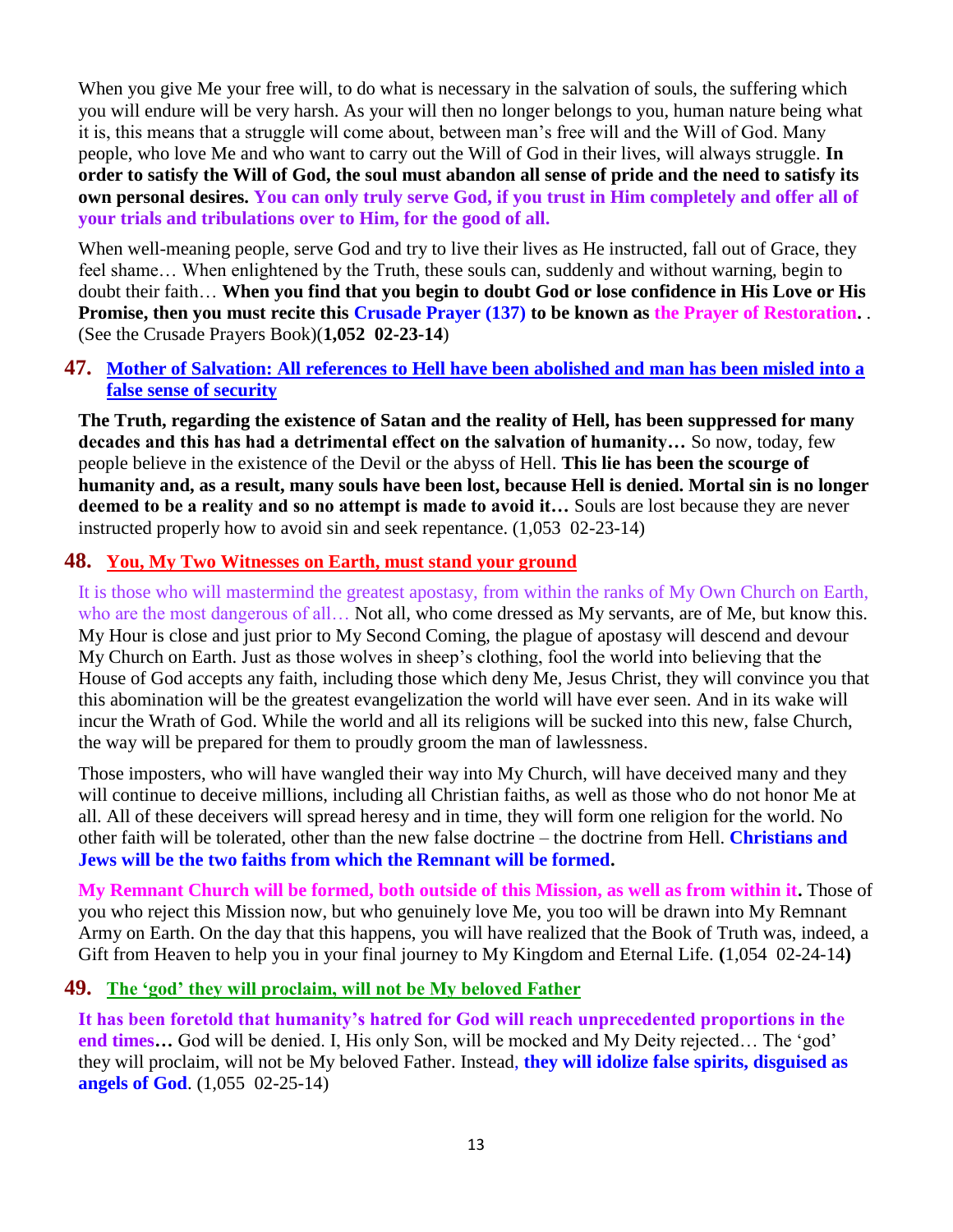#### **50. [God the Father: The Perfection of the lost Paradise will be renewed to its former Glory](http://www.thewarningsecondcoming.com/god-the-father-the-perfection-of-the-lost-paradise-will-be-renewed-to-its-former-glory/)**

**My Promise to bring you back into the Paradise, which I created for each one of you, even before you took your first breath, is about to be witnessed.** Each of you has been given this birthright. **Prepare.** You will be drawn into My Paradise through the love, which I will place in your hearts and by the Graces, which you will be granted in your souls. Not one soul amongst you will be able to say that I did not give you every chance, every sign, every reprieve. Pray that you will have the graciousness to accept the glorious life, which I have ready for you, of a world without end. (1,056 02-26-14)

#### **51. [Mother of Salvation: Love and only Love comes from God. Hatred only comes from Satan.](http://www.thewarningsecondcoming.com/mother-of-salvation-love-and-only-love-comes-from-god-hatred-only-comes-from-satan-there-is-no-in-between/)  [There is no in-between](http://www.thewarningsecondcoming.com/mother-of-salvation-love-and-only-love-comes-from-god-hatred-only-comes-from-satan-there-is-no-in-between/)**

When God speaks through a prophet, it creates outrage in Hell... He will spread hatred until souls, who are filled with his hatred, will become willing agents of his, until they no longer control what they do. Filled with his outrage, they will find it impossible to feel love in their hearts for those they believe are their enemies.

Souls, who are filled with hatred, do not speak the Word of God, for this cannot be…. Children, you must never engage with those who place doubts in your soul about the Perfection of God. When you engage with those who curse God, you will become contaminated.

You must recite my Holy Rosary to protect from this temptation. **Please heed me, at this time, by reciting the Crusade Prayer (138) to protect you from hatred. (See the Crusade Prayers Book) (1,057** 02-27-14)

#### **52. [The world will bow, kneel on both knees and idolize the Beast](http://www.thewarningsecondcoming.com/the-world-will-bow-kneel-on-both-knees-and-idolise-the-beast/)**

**I give to My Remnant Army and all those who never deviate from My Holy Word, authority over nations, when the apostasy blinds all in the name of unification.**

**You will be given great Favors, great Graces and the power to lead the faithful, the weak and those who become lost in a barren desert. You will become the True Spirit, the only remaining Remnant of the Spirit of the Lord in a Church, which will be bereft of My Holy Presence.** My Presence will reside only in those who will be given the authority to dictate the Word of God and lead thirsty souls to the Fountain of Life.

The world will bow, kneel on both knees and idolize the Beast. Not one ounce of pure love will remain in their hearts – but know this. When you cut your right arm off from God, you will, with your left hand, shake hands with the Beast, who will pull you and engulf you into his wicked grip. When you open your soul to the Evil One, he will enter it and he will never give you a moment of peace. Because of your free will, you will try to fight him, but you will not be strong enough. (1,058 02-28-14)

#### **53. [Once you have Me, you have everything](http://www.thewarningsecondcoming.com/once-you-have-me-you-have-everything/)**

Nothing the world has to offer can bring you true comfort in your times of need. Only I, Jesus Christ, can grant you the peace of mind and the strength and courage to withstand hatred, injustice, persecution and isolation. I must be your first choice in your time of need, when you must call out to Me. Only I will bring you calm, peace and freedom from anxiety, for I Am Love, and when love resides in your soul, you can do anything. (1,059 03-02-14)

#### **54. [Love can defeat every affliction suffered by the human race](http://www.thewarningsecondcoming.com/love-can-defeat-every-affliction-suffered-by-the-human-race/)**

It is His everlasting Love for all of you, which keeps the Light of God aglow on Earth. Without this Light, there would be only darkness, not just of spirit, but on Earth itself. Daylight would not exist. The sun would not shine, nor would the moon brighten the night. The stars would disappear.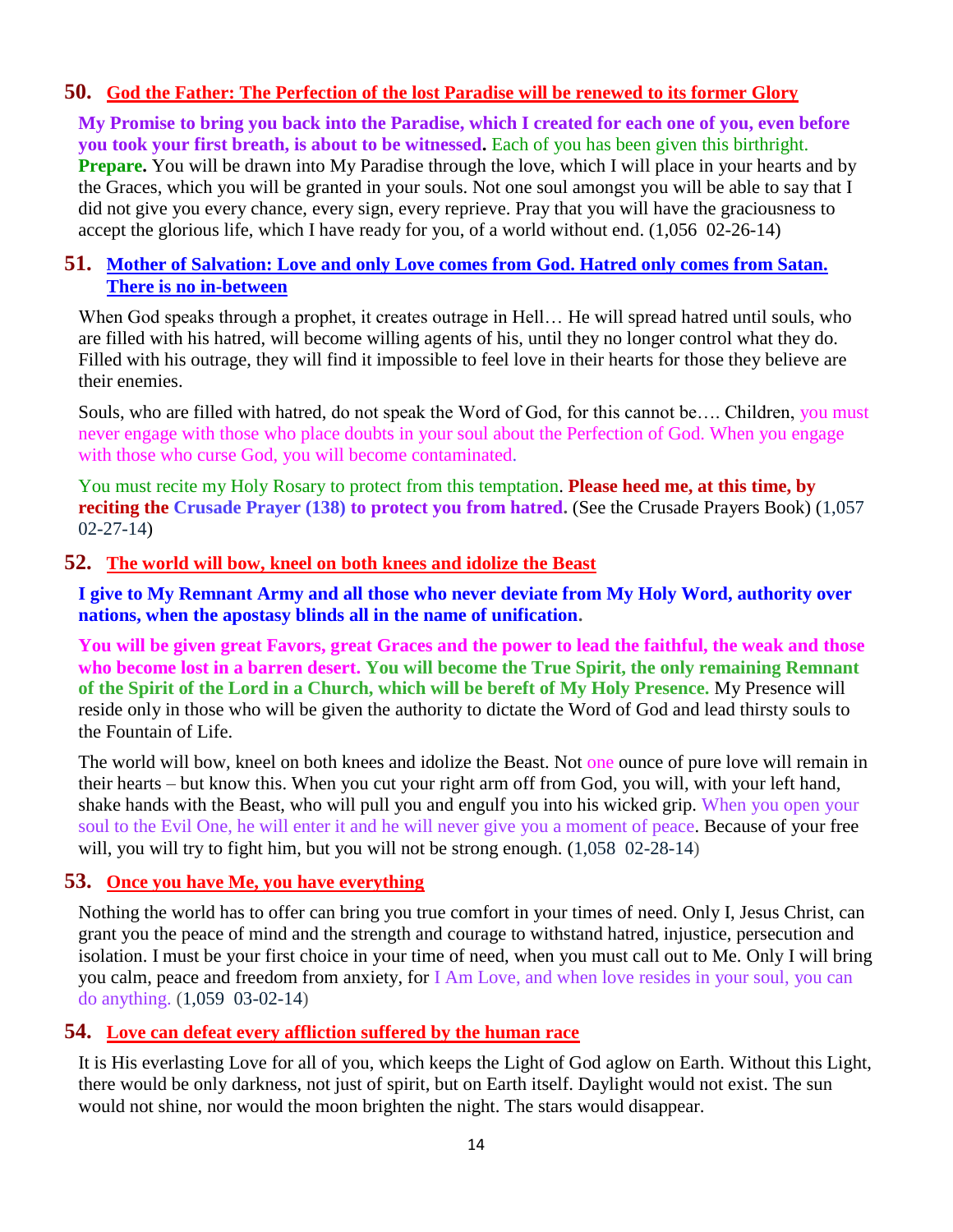Love can defeat every affliction suffered by the human race. Love for one another will destroy evil. Love for God will destroy Satan's power over man. Loyalty to the Commandments of God will perfect the soul and, in turn, then save the human race from banishment and separation from God.

When the Light of God is retained in your hearts and the Love of God for one another is present in your souls, then every evil can and will be conquered. When you love God, you will feel a deep peace within you, for when you show your love for Him, He will fill you with His Graces. You must always take comfort in the powerful Love, which God holds in His Heart for each of you. (1,060 03-03-14)

# **55. [Wars will escalate, until the Great War is declared](http://www.thewarningsecondcoming.com/wars-will-escalate-until-the-great-war-is-declared/)**

Wars will escalate, until the Great War is declared and then the greatest enemy, that is Communism, will create great turmoil amongst all nations… These wars will end in turmoil. Lives will be lost, but then the war in the East will trigger an even bigger war. When this war takes place, millions of lives will be lost. When all seems hopeless, the man of peace will appear and then the beginning of the end will be witnessed. (1,061 03-04-14)

#### **56. I Am [All-Merciful. I do not seek revenge](http://www.thewarningsecondcoming.com/i-am-all-merciful-i-do-not-seek-revenge/)**

So great is My Love, that I will forgive you any sin, except eternal sin, which curses the Word of God. I will always forgive you, no matter how you crucify Me or My servants, sent to redeem you. Not since My Crucifixion has humanity witnessed My Intervention, like now, as I bring you the Book of Truth…

Courage will be given to you from Heaven and you will need this if you are to overcome the hatred, which will be shown against you. Please never fear My enemies. Ignore their venom. Their voices may roar and their screams may be deafening, but they have no power over you. If you are truly Mine, then the fires of Hell will never prevail against you. (1,062 03-04-14)

#### **57. [Wrong will be seen as right and right will be seen as wrong](http://www.thewarningsecondcoming.com/wrong-will-be-seen-as-right-and-right-will-be-seen-as-wrong/)**

The temptation to sin is a seductive one and the victim will always find it difficult to pull away… Sin and the temptation to engage in the act will always be presented as being a good thing, harmless, and in many cases will be perceived as being right. Wrong will be seen as right and right will be seen as wrong. Everything Satan is involved with, and particularly when he tempts man, with every conceivable reason, to turn his back on God, will be back to front. Everywhere Satan is present there will be confusion. Nothing will be as it should be. Nothing good can come from his infestation. Souls who participate in his schemes will, during and after the sin has been committed, suffer from a deep unsettling conscience. The important lesson here is to avoid situations where you are faced with temptation. To do this, you must pray for the strength to remain in a state of Grace.

**Let no man ever believe he has enough will power to withstand the pressures placed upon him by the spirit of evil.** When you believe this, you will fall suddenly and unexpectedly. You must remain alert, every minute of every day, for you never know when the evil one is at work. **You must, therefore, pray each day the prayer to Saint Michael.**

"Saint Michael, the Archangel, defend us in battle, be our protection against the wickedness and snares of the devil. May God rebuke him, we humbly pray and do thou O Prince of the Heavenly Host, by the Power of God, cast into Hell Satan and all the evil spirits who roam the world seeking the ruin of souls. Amen."

**(**1,063 03-06-14)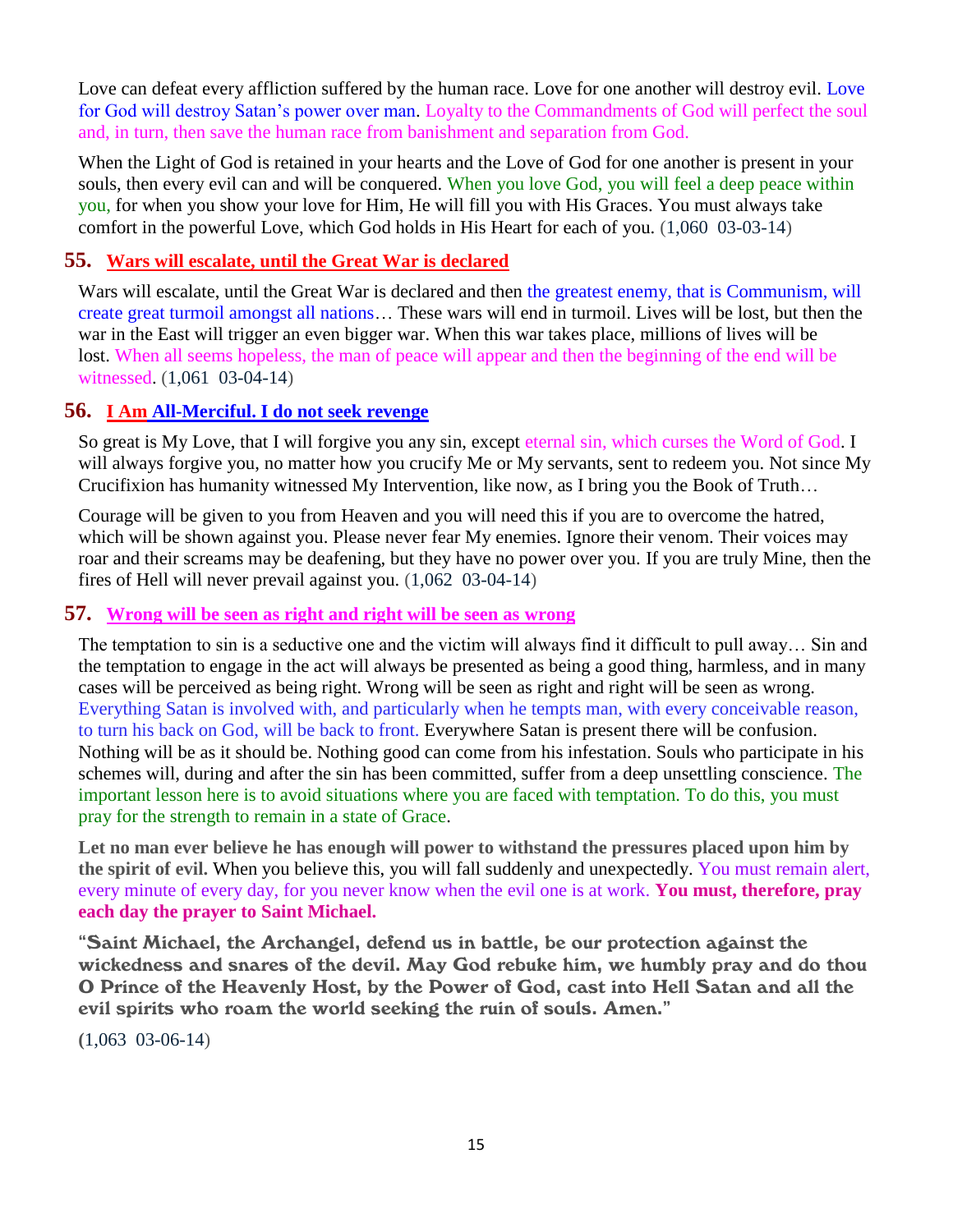#### **58. [It is through the influence of the Devil that you become unclean in My Eyes](http://www.thewarningsecondcoming.com/it-is-through-the-influence-of-the-devil-that-you-become-unclean-in-my-eyes/)**

I urge all of you to pray for the souls who fall victim to Satan's wicked schemes and intent. Please recite the **Crusade Prayer (139) For the strength to defeat evil.** Please do not ignore My warning, about the dangers of engaging with the Devil, by succumbing to his wicked ways**…** Always call out to Me, Jesus Christ, when you know in your heart that it is through the influence of the Devil that you become unclean in My Eyes. (See the Crusade Prayers Book) (1,064 03-08-14).

# **59. Mother of [Salvation: After The Warning will come a great desire to give glory to God](http://www.thewarningsecondcoming.com/mother-of-salvation-after-the-warning-will-come-a-great-desire-to-give-glory-to-god-2/)**

**Many people, who do not practice any religion, will be unable to ignore the Intervention in the world by my Son, Jesus Christ. They will be overcome and unable to comprehend, at first, the extraordinary spiritual experience they will feel, in every fiber of their hearts and souls.** What a joy The Warning will be for many people, as it will bring with it the proof of my Son's Existence. With this Gift, many will be filled with a peace they will have never felt before, as well as a great longing to be in the company of Jesus.

While all doubts about the Existence of my Son will flee from the minds of those who are blind to the Truth of the Word of God – for many, they will need spiritual direction once the Truth of The Warning is revealed. After The Warning will come a great desire to give glory to God. This will be a period of great trials; because the enemies of God will do everything possible to convince the world that The Warning – the Illumination of Conscience – did not take place. (1,065 03-09-14)

#### **60. [To demand the rights of Christians will be tantamount to breaking the law](http://www.thewarningsecondcoming.com/to-demand-the-rights-of-christians-will-be-tantamount-to-breaking-the-law/)**

**Very soon you will hear a number of announcements by impostors, who have infiltrated My House on Earth.** The heresies which will come tumbling out of their mouths and by their acts will result in new laws, which defile the Word of God and which will be forced upon all those who are faithful to the Word.

**The Sacraments will become fewer and the number of Masses will slowly be withdrawn until they are rarely held…** You must understand that the plan is to desecrate every church of God, before the Antichrist sits on the throne in My Temple, in all his vile glory… Every sin in the Eyes of God will eventually be dismissed. **Not only will sin be rejected, but will be presented in every vile form upon My Altar. The abolition of sin will be seen in the indoctrination of children's education.** Children, especially, will be force-fed heresies… I do not authorize such heresy. I condemn these traitors because of the souls they will lead astray. You, too, must never listen to anyone who tells you to deny My Word.

Hatred against Christians will mount on the outside of My Church. Then, on the inside ,.. My Church on Earth, as you know it, will have changed beyond your understanding. (1,066 03-10-14)

# **61. [Mother of Salvation: They will present a new red book, with the head of a goat embedded](http://www.thewarningsecondcoming.com/mother-of-salvation-they-will-present-a-new-red-book-with-the-head-of-a-goat-embedded-within-its-cover/)  [within its cover](http://www.thewarningsecondcoming.com/mother-of-salvation-they-will-present-a-new-red-book-with-the-head-of-a-goat-embedded-within-its-cover/)**

**Every trace of me, the Mother of God, will be wiped out. Apparitions, which are attributed to me, will be ridiculed and people will be instructed, by the enemies in my Son's Church, to reject all credence associated with them.** Then, my Son's Church will be discarded, along with those who are true followers of Christ. **The Holy Masses will cease.**

During this time, my Son's Remnant will gather in every nation, the world over, and lead the lost and the bewildered, during this terrible period of infestation. **This Army will be given great power over evil, which will be witnessed in what once were the Churches of my Son.** They will, by the Power of the Holy Spirit, preach the Truth – the True Gospels – the True Word, given to the world in the Holy Bible.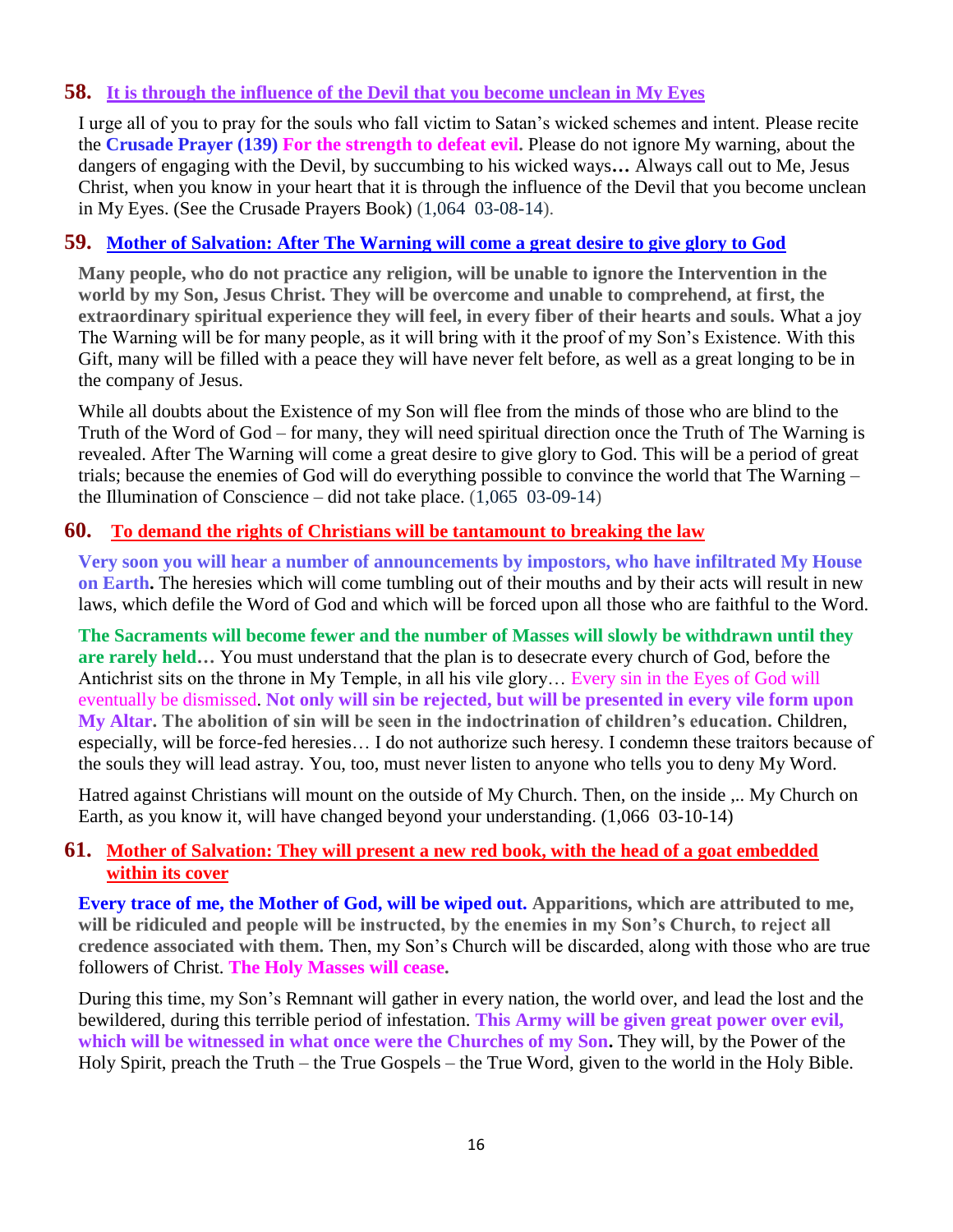**Then, when the Great Day dawns and after the three terrible days of darkness are over, a great Light will appear over the Earth. This Light will surround my Son and the sun, which will be at its greatest strength, will descend over the world – both at the same time.** (1,067 03-11-14)

#### **62. [My Tears will have ceased by then, but My Sadness will be never ending](http://www.thewarningsecondcoming.com/my-tears-will-have-ceased-by-then-but-my-sadness-will-be-never-ending/)**

How much effort is made by Me, your beloved Jesus Christ, to take each of you into the safety of My Arms – My Refuge. And how many of you still turn the other way and ignore Me **… It will be a sad day if those who refuse My Gifts and My Intervention have to stand before Me on the Great Day and still deny Me…** You may wonder why this is the case and so I will explain.

When the Devil tempts the soul, it takes some time before he gains a strong foothold within the person. But once he devours him, he dictates every move that person makes – how he thinks, how he communicates with people, how he sins and the kind of sin he wants that soul to indulge in. **The greatest hold that Satan has over them is to convince them that God is evil. Satan will convince the soul that he is God and that God is, in fact, the Evil One.** That is how these souls will be destroyed through the devious cunning and manipulation of the Devil. So dark will these souls become, that to stand in My Light will be excruciatingly painful for them and they will hide their faces from Me. My Tears will have ceased by then, but My Sadness will be never ending. (1,068 03-12-14)

#### **63. God the Father: For this is the final period – [the final chapter in the fulfillment of My Holy Will](http://www.thewarningsecondcoming.com/god-the-father-for-this-is-the-final-period-the-final-chapter-in-the-fulfillment-of-my-holy-will/)**

**You, My children, must pray for every one of those who are lost to Me.** I pine for them. I crave their love. I weep for them. I wait for the day when they will understand My Covenant, created by Me in the beginning. For this is the final period – the final chapter in the fulfillment of My Holy Will. It was by My Covenant that I gave man the time needed to come to his senses and to recognize himself for what he is and what he is not.

It was because of the betrayal of Lucifer that man suffered. He, Lucifer, was loved and favored by Me. He was bequeathed with extraordinary gifts and powers and many Angels served under him. **When I created man, Lucifer went into a jealous rage. He could not bear that I would love My children to such a great extent and so he set out to separate Me from My children.** He tempted Adam and Eve and this meant that they, by their own free will, denied My Power and thought – just as Lucifer did – that they could attain My Power and claim a piece of My Divinity.

Lucifer, along with his loyal angels – all of whom committed atrocities against My children – then and now – were cast into the abyss for eternity. But because of their free will – given by Me freely and with Love to humanity, I never claimed it back. So **I created the Covenant to win back their souls, through My Plans to redeem them.** They received huge favors from Me. I sent Prophets to warn them of the dangers of giving in to the temptation of the Devil. I gave them the Ten Commandments to guide them and to help them live according to My Will. **I sent them My only Son, taken from My Own Flesh, to bring them freedom from Hell.** They would not accept this, but **His death on the Cross was the turning point in My Plan of the Final Covenant.**

**The Book of Truth is the last part of My Intervention, before the Final Day, when I bring all of My children together and back to the Paradise, which I created for them in the first place…** The final stage of the fulfillment of My Covenant will be a painful one**.** Because of the influence of Satan and his demons, many people will be deceived into worshipping him and all his servants, who walk amongst you. I will tolerate the suffering of souls and the hardships, which will be borne by many innocent people, but only for a short time. Then, I will wipe My enemies off the face of the Earth… To ask Me to dissolve your fear and sorrow and to grant you the freedom from persecution, please recite the **Crusade Prayer (140) Protection of Hierarchy of Angels. (See the Crusade Prayer Booklet).** (1,069 03-13-14)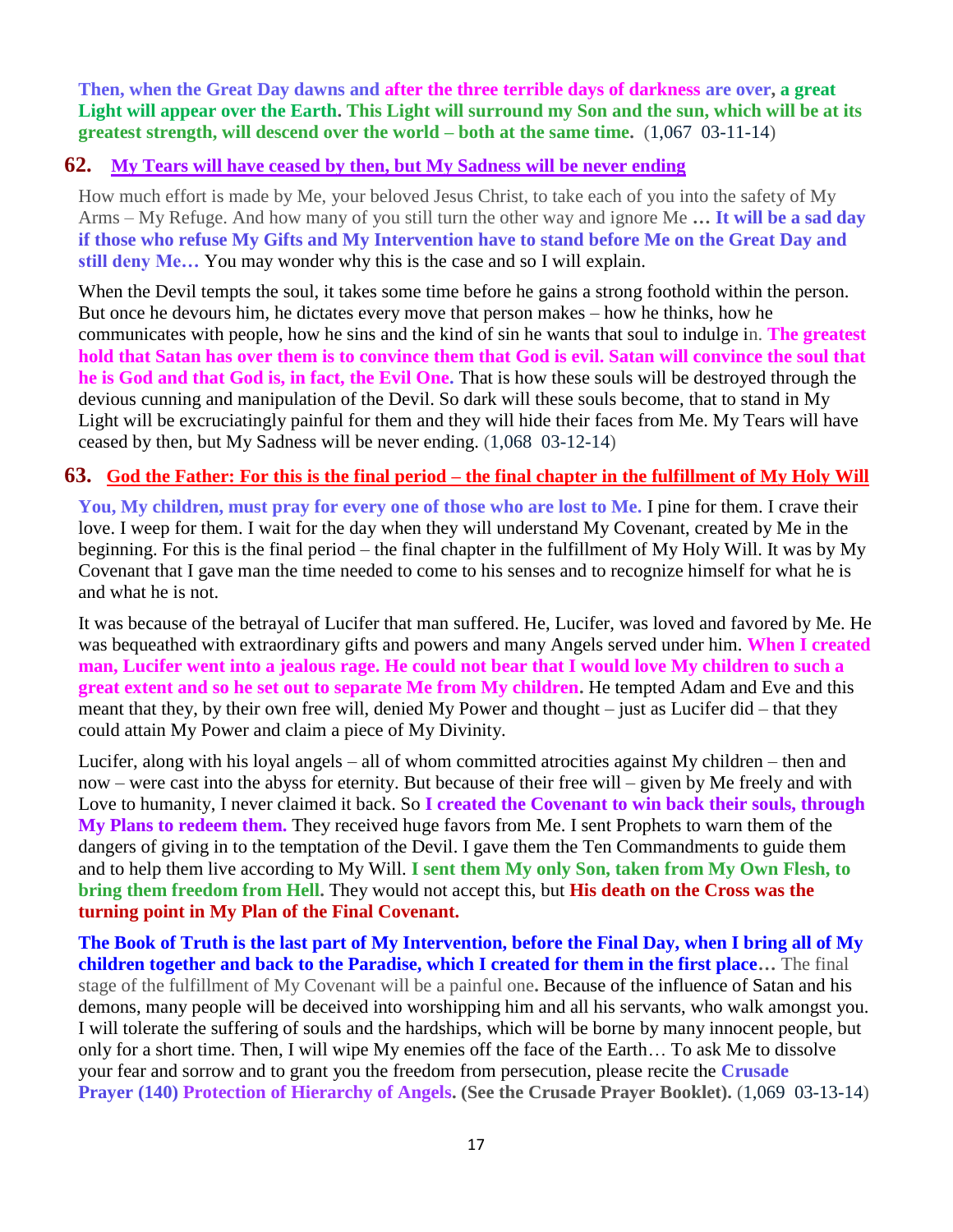# **64. [It will only be when the Holy Eucharist is abolished completely that the Antichrist will enter My](http://www.thewarningsecondcoming.com/it-will-only-be-when-the-holy-eucharist-is-abolished-completely-that-the-antichrist-will-enter-my-church/)  [Church](http://www.thewarningsecondcoming.com/it-will-only-be-when-the-holy-eucharist-is-abolished-completely-that-the-antichrist-will-enter-my-church/)**

My enemies will make sweeping and radical statements, demanding that everything, which is insulting to My Holy Name, be declared acceptable in the eyes of My Church. **Very few of the clergy will fight against the desecration because of the sin of cowardice,** but know this. If they partake in false sacrifices, false sacraments and false teachings, which they will then try to foist upon My loyal followers, I will declare them to be no longer fit to stand before Me … **When they tell you that My Body means something other than My physical Body, know then that the holy communion, which you will receive, will not be of Me. You must never allow them to change the meaning of the Holy Eucharist. It will only be when the Holy Eucharist is abolished completely that the Antichrist will enter My Church and take over it.**

**Never assume that the son of Satan, the Antichrist, will appear aggressively or as an evil dictator, for that will not be his style. Instead, he will have many friends.** He will be loved by many governments, as well as the enemies within My Church, who will applaud his every move, vocally, until he is given an honorary position within My Church. Cardinals, bishops and other members of My Church will speak of him constantly and praise him in their homilies. His power of seduction will be so great that it will be hypnotic. He will, through the supernatural power of Satan, attract all those who make decisions within My Church, until in time, they will bow before him as if he is Me. (1,070 03-15-14)

#### **65. [The Paradise, created by My Father for His children, is to be returned to them, finally, in all its](http://www.thewarningsecondcoming.com/the-paradise-created-by-my-father-for-his-children-is-to-be-returned-to-them-finally-in-all-its-original-glory/)  [original Glory](http://www.thewarningsecondcoming.com/the-paradise-created-by-my-father-for-his-children-is-to-be-returned-to-them-finally-in-all-its-original-glory/)**

My Father's Promise to the world that He would send His Son again – only this time **to judge the living and the dead –** must never be rejected**.** The period before **this Great Day** will be a turbulent one and details of the time leading up to My Second Coming are contained in the Book of Revelation, as dictated to John by the Angel of the Lord**… The Book of Truth was foretold to Daniel and then given in parts to John the Evangelist. Much of what is contained in the Book of Revelation is still to unfold.**

No man can truly understand the Book of Revelation, for not every event is recorded in detail or in sequence, nor is it meant to be**.** But know this. You can be sure that this is the period when Satan's reign dies and as he reaches the end, he will inflict every punishment upon Me. He will do this by infiltrating My Church on Earth from within. He will steal souls from Me and desecrate My Body, the Holy Eucharist. But **I Am** the Church and I will lead My people. Satan cannot destroy Me, for this is impossible. He can, however, destroy many souls by deceiving them into believing that he is Me. (1,071 03-16-14)

# **66. [It is far better to endure pain in My Name than to be glorified by sinners for doing wrong in My](http://www.thewarningsecondcoming.com/it-is-far-better-to-endure-pain-in-my-name-than-to-be-glorified-by-sinners-for-doing-wrong-in-my-eyes/)  [Eyes](http://www.thewarningsecondcoming.com/it-is-far-better-to-endure-pain-in-my-name-than-to-be-glorified-by-sinners-for-doing-wrong-in-my-eyes/)**

Dearest followers of Mine, let Me reassure you that My Hand is guiding you every day in this, My last Mission on Earth. My Word will stir your souls and the souls of all those billions who will follow you – for soon the world will hear My Voice… In order to protect you from the persecutors, who will inflict outrages against My Church and all those who remain true to the Word of God, please recite this **Crusade Prayer (141)** *Protection against persecution***. (See the Crusade Prayer Booklet).** (1,072 03-18-14)

#### **67. [Those who curse Me will be cursed](http://www.thewarningsecondcoming.com/those-who-curse-me-will-be-cursed/)**

**Those who fight My Father's Plan to save souls will be defeated.** And **those who persecute God's children and stand in the way of the Lord will, themselves, be persecuted by the servant to whom they paid their allegiance.** Nothing will stand in My Way, for it is impossible. By the Power of God,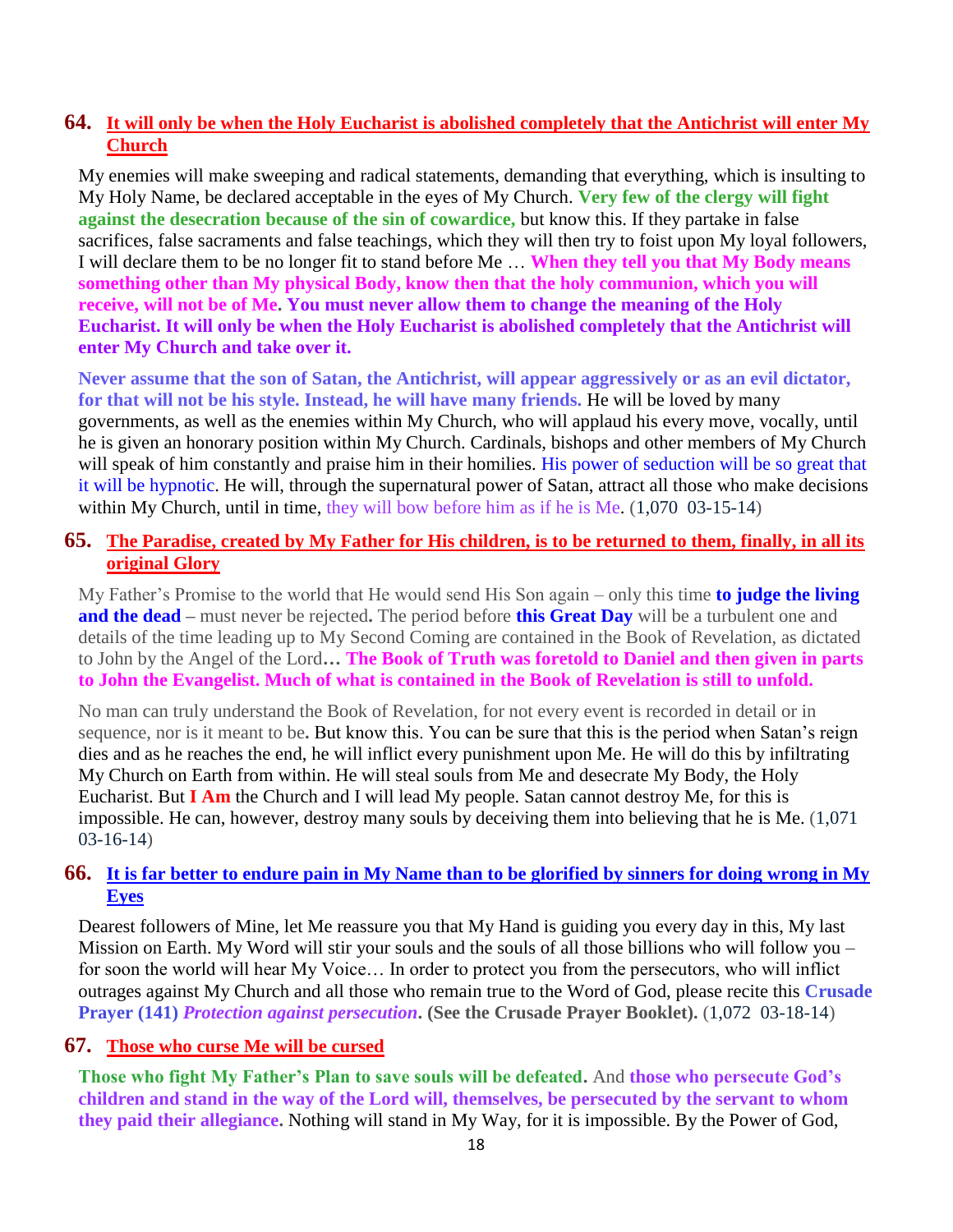every enemy will be destroyed and all those who proclaim the words, deeds and actions of the Antichrist, will be cast away and God's Kingdom will then be complete.  $(1,073, 03-19-14)$ 

#### **68. [There will rise a fearful army, the likes of which will never have been seen before](http://www.thewarningsecondcoming.com/there-will-rise-a-fearful-army-the-likes-of-which-will-never-have-been-seen-before/)**

The world is on the brink of many wars and these will have many repercussions on the speed by which the Church will erupt. It will be during any final peace negotiations, which will take place after much carnage and destruction, that many people will feel helpless, alone, fearful and without any real leadership. It will be because of the weak links in the political world that the world will be at its most vulnerable. Because of this, **there will rise a fearful army, the likes of which will never have been seen before.** As the world will fragment, so also will many Churches. Then **when all seems hopeless, a unified group,** consisting of political leaders and Christian Church leaders, will be created under a oneworld organization – out of which will sprout a new abomination **– a new one-world religion.**

**All of these events will take place in stages.** Your duty, My beloved followers, is to Me, as I guide you, for there is only one road to peace and safety and that is through Me, Jesus Christ. I will guide you through the thorns, the pain and the horror of the abomination of desolation. You will be safe when you cling to Me. (1,074 03-20-14)

# **69. Once a soul is created by [My Father, it will last for eternity](http://www.thewarningsecondcoming.com/once-a-soul-is-created-by-my-father-it-will-last-for-eternity/)**

The death of a soul on Earth is as natural as birth. When a soul leaves the body and comes to Me it will be filled with an abundance of Graces and will be enveloped into My Father's family – His Kingdom, which is filled with great love, joy and happiness, which can never be attained on Earth**… If you have to face death or if a loved one has to face death then always turn to Me, your Jesus, for help.** When you do I will lift you in spirit, wipe away your tears, banish all fear from your hearts when you recite this **Crusade Prayer (142)** *Preparing for Death***. (See the Crusade Prayer Booklet).** I welcome all souls who recite this prayer, without exception. My Mercy is extended, especially, to souls who are facing death, but who do not believe in Me, when they say this prayer three times a day, in their final days. **(**1,075 03-22-14**)**

#### **70. [What good is it to Me if a man is brought before Me dragging and kicking his heels? It is useless](http://www.thewarningsecondcoming.com/what-good-is-it-to-me-if-a-man-is-brought-before-me-dragging-and-kicking-his-heels-it-is-useless/)**

**You, My beloved followers, have a duty to share the Gifts I bring you now, through these Messages, to others.** Share My Love with others and especially your enemies. Pray for all those who need My Intervention. Treat them with patience. **When you give them My Gifts, My Prayers and the Seal of the Living God Protection, then you must withdraw and allow them time to turn to Me.**

I do not instruct you to force people to accept the Book of Truth. By their free will it will be their own choice as to whether or not they wish to listen to Me… What good is it to Me if a man is brought before Me dragging and kicking his heels? It is useless. **The Crusade Prayers, which I have given the world, are so powerful, that through God's Love the souls of all those for whom you pray will be shown great Love, Compassion and Mercy by Me.** All you have to do is to give them the Prayers and then ask Me to draw these souls to Myself. For I never reject the sinner who is in most need of My Mercy. (1,076 03-23-14)

#### **71. [God the Father: The famine, which will grip the world as the Third Seal is opened, will not be](http://www.thewarningsecondcoming.com/god-the-father-the-famine-which-will-grip-the-world-as-the-third-seal-is-opened-will-not-be-confined-to-the-lack-of-food/)  [confined to the lack of food](http://www.thewarningsecondcoming.com/god-the-father-the-famine-which-will-grip-the-world-as-the-third-seal-is-opened-will-not-be-confined-to-the-lack-of-food/)**

**The famine I speak of will be starvation of the spirit,** as every trace of the Truth will be erased by the enemies who infiltrate the Church, created on Earth by My Son, Jesus Christ, in union with His Body.

**Soon, the Truth will become confusing and the Holy Spirit will be replaced by the spirit of evil.**  Those who will spread the new form of false evangelization will be responsible for withholding the Food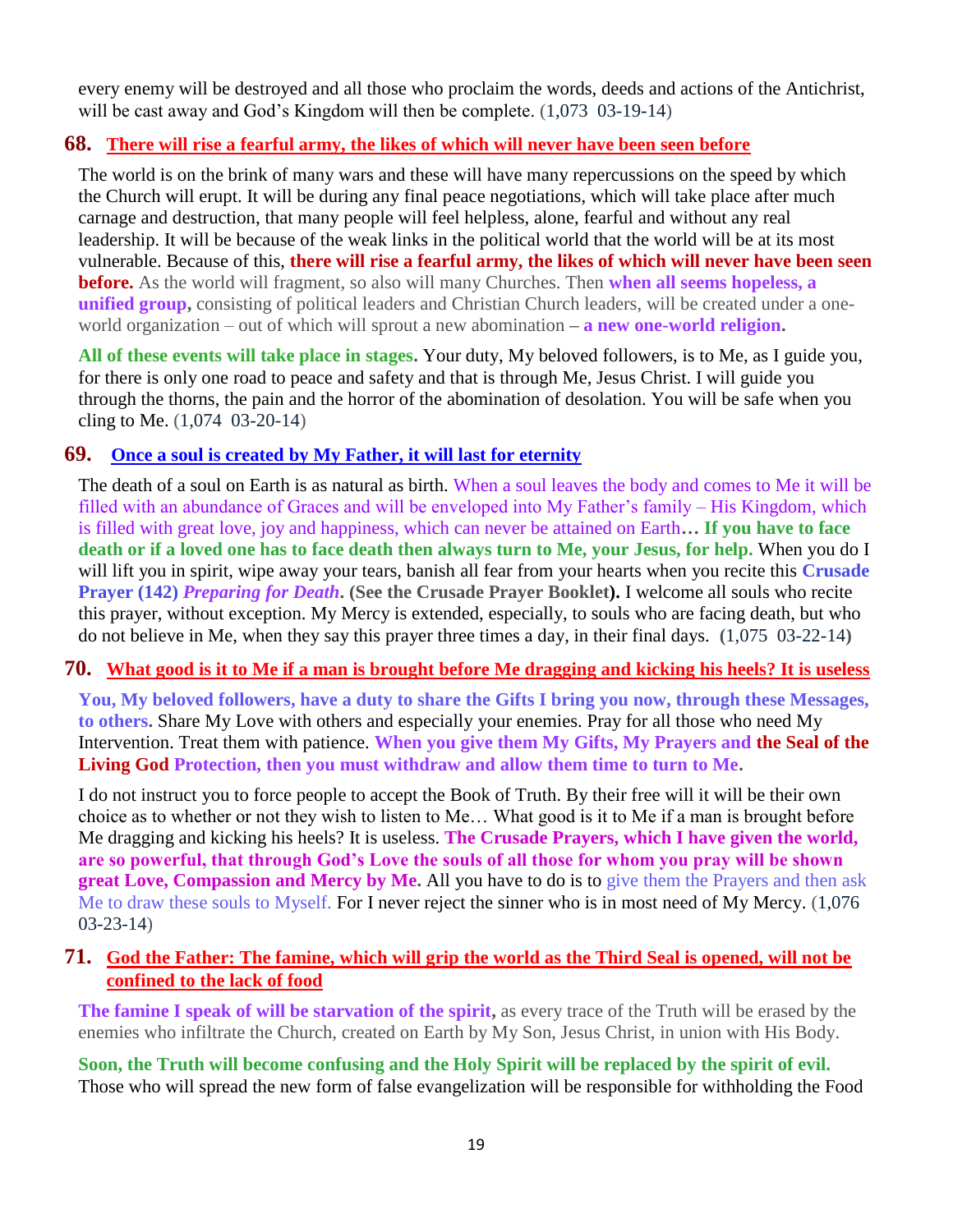of Life from My children. When you are starved of the Truth, you will have little to nourish your soul and then, in time, you will fall into paganism. (1,077 03-24-14)

## **72. [Mother of Salvation: Ask me, your beloved Mother, to give you the strength to carry on and to](http://www.thewarningsecondcoming.com/mother-of-salvation-ask-me-your-beloved-mother-to-give-you-the-strength-to-carry-on-and-to-protect-the-mission-of-salvation/)  [protect the Mission of Salvation](http://www.thewarningsecondcoming.com/mother-of-salvation-ask-me-your-beloved-mother-to-give-you-the-strength-to-carry-on-and-to-protect-the-mission-of-salvation/)**

**This Mission, the final one sanctioned by my Father in His Plan, to bring final salvation to His children, will draw millions of souls to serve Him.** They will come from every corner of the Earth. Many will not be conscious of their calling, until they pray the *Crusade Prayers*. It will be through the recital of the *Crusade Prayers* that the Holy Spirit will enrapture these souls and then they will be ready to carry my Son's Cross… **The Medal of Salvation will convert billions of souls and, therefore, every effort will be made by the Evil One to stop it.**.. You must ask me, your beloved Mother, to give you the strength to carry on and to protect the Mission of Salvation at this time of the anniversary of the Annunciation. **You must recite this Crusade Prayer (143)** *To protect the Mission of Salvation***. (See the Crusade Prayer Booklet).** (1,078 03-25-14)

# **73. They are Mine. I Am [theirs. That will always be the case. I love them all. It is that simple](http://www.thewarningsecondcoming.com/they-are-mine-i-am-theirs-that-will-always-be-the-case-i-love-them-all-it-is-that-simple/)**

**You must understand the purpose of My Plan to redeem the world, through the Book of Truth.** It is to save all souls, everywhere, no matter who they are, what they believe in, how they sin, what they do to one another and whatever views they may hold. They are Mine. **I Am** theirs. That will always be the case. I love them all. It is that simple. It cannot be any other way… **Help Me to reach out to their sorrowful and broken souls and their hardened hearts, for without Me and without My Intervention, they will wither and die.** (1,079 03-26-14)

#### **74. [By allowing themselves to be bullied by the heathen, they will become like heathen](http://www.thewarningsecondcoming.com/by-allowing-themselves-to-be-bullied-by-the-heathen-they-will-become-like-heathen/)**

**You must strive to spend more time in prayer, daily, and use this time to build around you the armor needed to protect you**, if you are to remain true to Me. Failure to speak with Me, through prayer and the Sacraments, will render you weak, make you unsure of your love for Me and then you will leave yourself open to doubts about My Teachings, My Promises and My Power… You will be forced to accept untruths, presented to you under the guise of new renditions of the Holy Gospels and should you dare to question these, you will be expelled in disgrace.

**The false doctrine, which will be introduced, will be carefully camouflaged with loving words.** The way to recognize that it does not come from Me will be threefold. It will place the needs of sinners first, by declaring that you must pray to elevate the rights of man to sin before the Lord. Secondly, you will be asked to declare that sin is a natural thing and that you must never fear the future because of it – that God will never reject a sinner and that all of His children will enter Paradise. Thirdly, you will be told that the Sacraments have to be adapted from their origins in Christianity to appeal to the heathen who deserve to have their human rights catered for in the Eyes of God. When these things take place, it will mean just one thing. Man will present, before the altars of My Churches, everywhere, his interpretation of what Rules laid down by God suit him and what do not. He will then expect God to bow to his demands. He will, in effect, dictate to God because he will believe himself to be greater than Me.

There is no place in My Kingdom for those who do not give themselves to Me in the way I taught them, when I walked the Earth. You will find it difficult, in the years ahead, to remain loyal to My Teachings, because those who claim to represent Me will lead you into grave error, as foretold. Be careful**.** (1,080 03-27-14)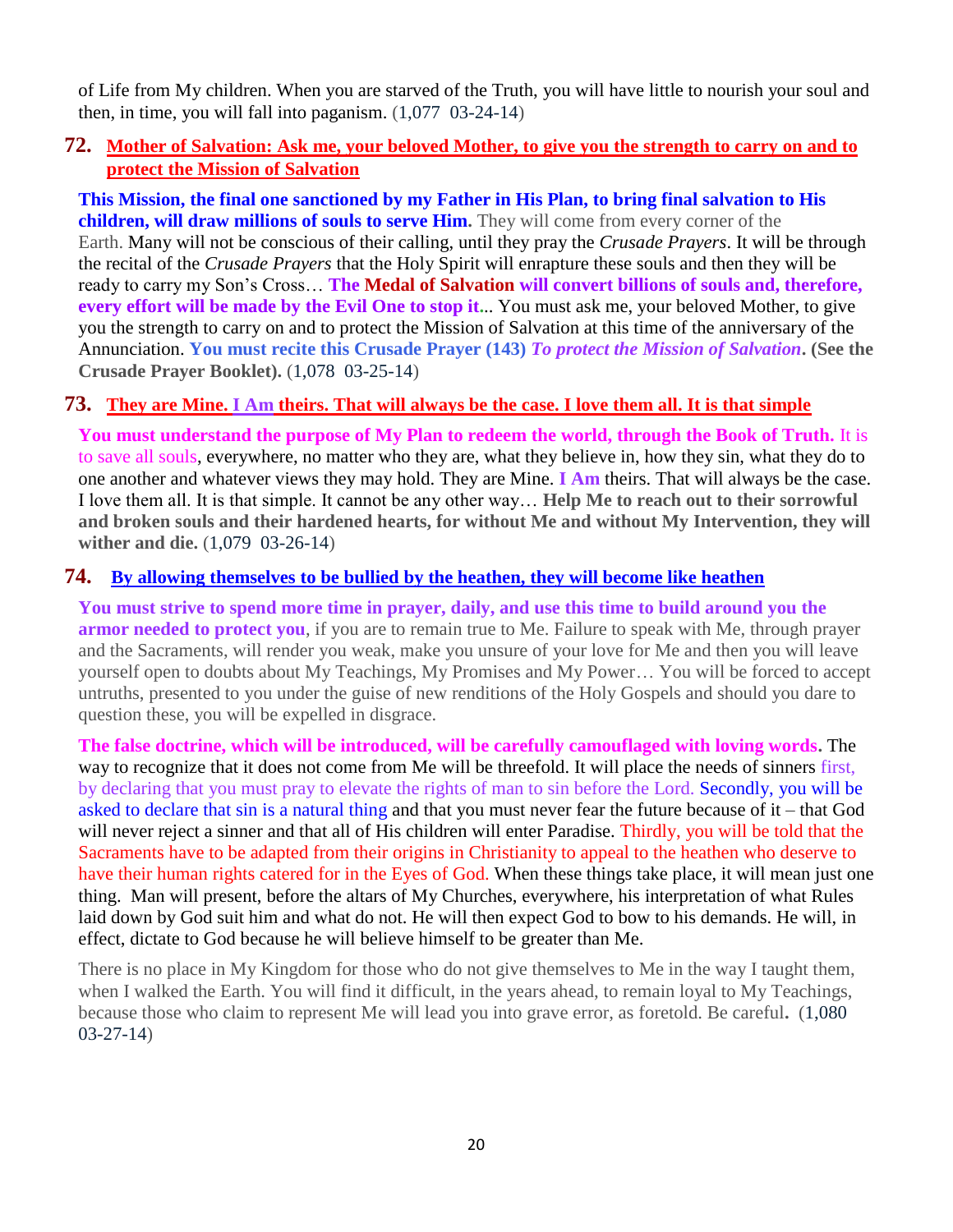# **75. [Every effort will be made by men of science to disprove the Existence of God over the next two](http://www.thewarningsecondcoming.com/every-effort-will-be-made-by-men-of-science-to-disprove-the-existence-of-god-over-the-next-two-years/)  [years](http://www.thewarningsecondcoming.com/every-effort-will-be-made-by-men-of-science-to-disprove-the-existence-of-god-over-the-next-two-years/)**

**They will proclaim man's greatness; his intelligence and his advances in science, to dispel the notion that man was created by God. The greatest insult will be when they declare that man was created by a miracle of science.** They will go to great lengths to prove that man is invincible and, yet, they will have no answer as to what happens after physical death of the body takes place, which every man has to face. This part will be ignored by those who lie and who deny God.

They will ridicule anyone who declares a belief in the Existence of Heaven or in their True Creator, God the Most High. And **all during these public declarations, against the Truth, not one word will be uttered by those who claim to lead My Church.** In the final days, religion will become a pagan concept, when adulation of the Earth, the sun, the moon and the stars will become the substitutes, when they pay homage to God. (1,081 03-29-14)

#### **76. [Oh woe to those chosen by the Lord to serve Him in the last days, for they will not be awake to](http://www.thewarningsecondcoming.com/oh-woe-to-those-chosen-by-the-lord-to-serve-him-in-the-last-days-for-they-will-not-be-awake-to-my-call/)  [My Call](http://www.thewarningsecondcoming.com/oh-woe-to-those-chosen-by-the-lord-to-serve-him-in-the-last-days-for-they-will-not-be-awake-to-my-call/)**

The world today may have made great advances in medicine, in technology and in knowledge, but they have traded in the wisdom of what is necessary to enter My Kingdom in exchange for money, wealth and power**.** All things of this world – money, power, possessions, positions of power in government – are nothing in My Eyes. I can wipe them away with just one swipe of My Hand.

**The only choice you can make is to become a true child of God, without Whom you are nothing.** It is not who you are, what position you hold in this life, what part you play that counts. It is only because you are loved by God that you will be saved. No man is fit to stand before Me. No man is so pure of soul that he can attain Sainthood. No one amongst you can be elevated to My Kingdom on your merits. It is only because of My Mercy that you will be made worthy to live Eternal Life. **(**1,082 03-30-14)

# **77. [God the Father: Earthquakes will strike your cities](http://www.thewarningsecondcoming.com/god-the-father-earthquakes-will-strike-your-cities/)**

**Then man, arrogant and full of his own warped view of his abilities, will attempt to seek a new planet to find a new home for humanity, although this is impossible .**.. **Man will be the author of his own demise.** He will systematically destroy all that is sacred to Me.

Earthquakes will strike your cities and for every nation that condones the taking of life, you will feel the wake of My Anger, as I strike your grievous and hateful hearts. Those who seek remorse for this wrongdoing will be spared, but know that **not one nation amongst you will escape this chastisement. (**1,083 03-31-14**)**

# **78. [It was for these poor souls that I cried Tears of Blood in the Garden of Gethsemane](http://www.thewarningsecondcoming.com/it-was-for-these-poor-souls-that-i-cried-tears-of-blood-in-the-garden-of-gethsemane/)**

**My Plan of Salvation is not the preserve of the most faithful – it is for everyone, including those whose blackened souls may disgust you.** It was for these poor souls that I cried Tears of Blood in the Garden of Gethsemane. They were the souls of the bitter, the lost – the lovers of the Beast, which were displayed before Me, by Satan … **When you look around you and see the souls of those with whom you come into contact, who are oblivious to My Plan to come again, you must reach out to them and consecrate them to Me.** (1,084 04-01-14)

#### **79. [Mother of Salvation: The conversion, Promised by my Father, will begin this month](http://www.thewarningsecondcoming.com/mother-of-salvation-the-conversion-promised-by-my-father-will-begin-this-month/)**

**Souls will be spared and great Mercy will be shown by my Son, to the most hardened sinners. …** For the protection of the faith of Christians everywhere, please recite this **Crusade Prayer (144)** *To protect the Christian Faith***. (See the Crusade Prayer Booklet).** Children, Jesus loves everyone. He will always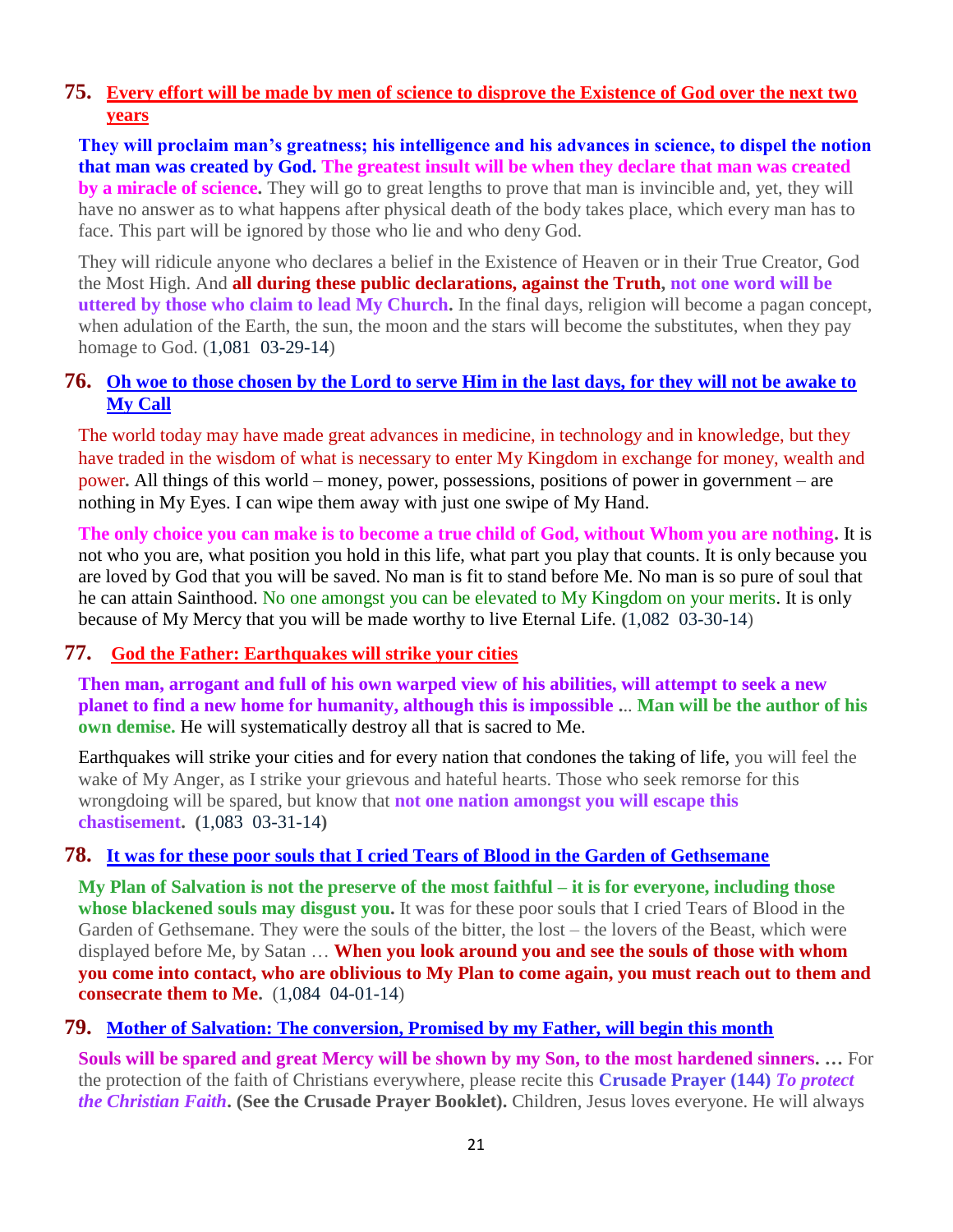fight to protect you from harm and He will intervene in the most extraordinary ways to protect you from every evil, in the days of darkness, which you will have to endure in His Name. **(**1,085 04-02-14**)**

#### **80. [As long as love thrives, the human race can survive](http://www.thewarningsecondcoming.com/as-long-as-love-thrives-the-human-race-can-survive/)**

**Love is one of the most powerful Gifts from God…** When a soul is truly close to My Heart, I will fill it with love. I will engulf that person with this Gift and because of this, they will find it impossible to hate another person, including those who torment them. .. Love is the way in which I communicate to the world, until **the Great Day when I will come to reclaim My Kingdom. When there is true love present, I Am there.** When there is no love, My Presence is withdrawn.

**I promise all of you that I will spread the Gift of My Love through this Mission.** My Love will be a distinguishing feature and all those who respond to My Call will be enveloped with My Love, when they recite this **Crusade Prayer (145)** *Fill me with Your Gift of Love***.** . With this Gift of Love, I pour out, all over you, a special Blessing; a Blessing which is unique and powerful, which you will feel when you recite this Prayer and especially in a Crusade Prayer Group, which is especially important in this My Mission of Salvation. **(See the Crusade Prayer Booklet).** (1,086 04-03-14)

# **81. [They will lead millions of Catholics into grave error and My Churches will lose their Sanctity](http://www.thewarningsecondcoming.com/they-will-lead-millions-of-catholics-into-grave-error-and-my-churches-will-lose-their-sanctity/)**

My Prophecies, given to you, My daughter, have well and truly commenced**. The imposters** have taken control, from within, and they will continue to **fool the world into believing that a new doctrine – one where changes to the existing Holy Doctrine, laid down by God, have been made – can be amended, to suit the lives of all men and all religions.** Beware of the word "ecumenical" or any attempt to take My Church on Earth and strip it of its Divinity.

**He who tampers with the Liturgy is not an authentic servant of Mine and yet, that is exactly what will happen.** And what will My sacred servants do? They will bow their heads, raise their arms in glorious praise for the new false doctrine and deny all that I gave the world. **Their love of worldly matters; their desire to be admired and their lofty ambitions will strip them of their vows.** They will become traitors and turn their backs on Me. They will lead millions of Catholics into grave error and My Churches will lose their Sanctity. Soon after, **as the kernel of My Church is desecrated, they will gather all other Christian faiths and devise new ecumenical sects, which will lead to the public declaration, which will deny the existence of Hell.** Then, working backwards, in exactly the opposite direction to the Truth, all the faithful will be told that sin is in the eye of the beholder and that, because of original sin, it is impossible to avoid it. Therefore, you will be told, it is not something to worry about. **Sin itself will be redefined. Once that happens, all sense of morality will die.** When morals are no longer deemed to be important, then sin will become rampant. Sin will spread, escalate, until society will break down and for those who will remain true to My Church – the True Church – it will be a sight of horror to witness.

**People will boast of sin, openly flaunt their lack of morality and the new world religion will dictate that sin will never block you or damage you, in the Eyes of God. The god they will refer to is Satan, but they will never tell you this.** To mock Me, they will present you with the Antichrist, who will be enthusiastically received, because he will be applauded by the False Prophet and idolized by him. The Antichrist will do everything that contradicts My Teachings, but he will do it with charisma and charm. Millions will adore him. He will be all that I am not. He will fool so many, that it will be easy for him to lead God's children into heresy and terrible desolation. (1,087 04-04-14)

# **82. [My final Plan to gather My Church into My Refuge is about to be revealed](http://www.thewarningsecondcoming.com/my-final-plan-to-gather-my-church-into-my-refuge-is-about-to-be-revealed/)**

As you, My Remnant, march forward, in union with My Church on Earth, you will soon see many people withdraw from the Holy Sacraments**…** You must never waste time, if you truly believe that **I Am**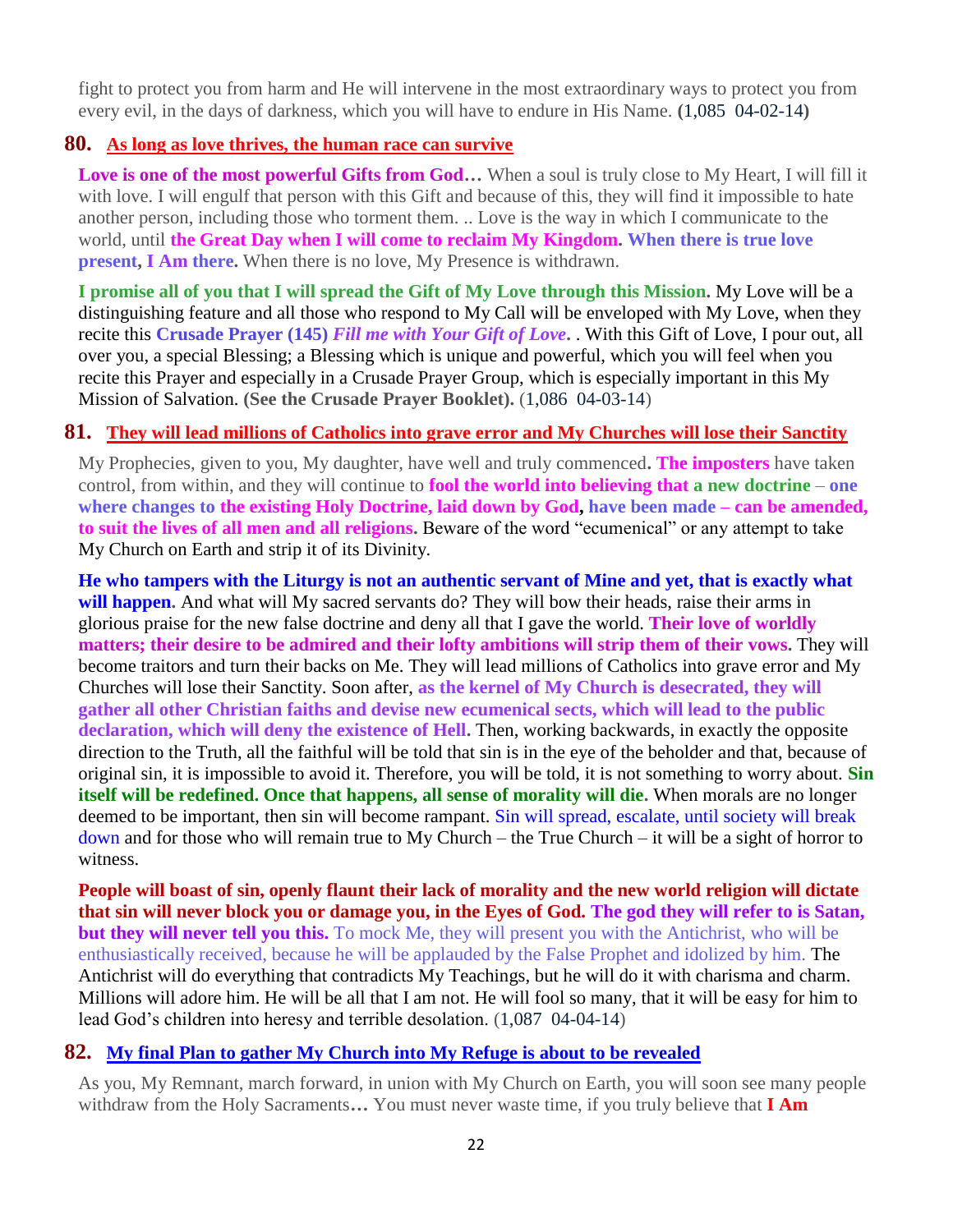speaking with you**. Go – gather My priests and those who respond to My Call. Then prepare for the years ahead, so they can feed My flock with the Food of Life, when there will be no trace of My Presence left. .. The devil incarnate will enter My Church and he will infest everyone who bows before him and worships him.** He will devour souls for eternity and you must remain alert at all times, for those times which lie ahead. Do not leave yourselves open to heresy, which will invade My Church from both within and from outside of it.

My final Plan to gather My Church into My Refuge is about to be revealed. **When I instruct you, you will need great strength and perseverance, for your foe will be the Antichrist – and his army, sadly, will be bigger than Mine in size.** (1,088 04-05-14)

#### **83. [Those who try to uphold the Word, within My Churches, will be silenced by expulsion](http://www.thewarningsecondcoming.com/those-who-try-to-uphold-the-word-within-my-churches-will-be-silenced-by-expulsion/)**

**The seeds have been sown and every detail of the plan, to prepare the world for the Antichrist, has been completed…** Those who try to uphold the Word, within My Churches, will be silenced by expulsion. No mercy will be shown to those who try to defend My Church, because My enemies will declare the opposite to be true. You, My followers, will be declared heretics for disobeying the new rules, which will soon be laid down by My Church. You will be told that My Church cannot err and so, even when you uphold the Truth, you will be isolated. **My Church will never err. My chosen leaders will never err, but when an imposter seizes power, you must not follow him, when he declares the Truth to be a lie…** Pray for My Courage, so that I can sustain you, because you will need nerves of steel to remain true to Me, when the world will be coerced into falling flat, in complete surrender of free will, before the Antichrist**. (**1,089 04-07-14**)**

#### **84. [You will know these traitors by their symbolic gestures, which insult My Divinity](http://www.thewarningsecondcoming.com/you-will-know-these-traitors-by-their-symbolic-gestures-which-insult-my-divinity/)**

Those who are My enemies are not those who do not believe in Me. No, they are the ones who know well Who **I Am**, but who hate Me. Not all of them understand why they hate Me, but they can be divided into two camps. The first group dislikes the Truth…. Then, there are those who know Who I Am and What I Am, but who completely reject Me, in favor of Satan, under whose spell they have become entrapped.

When Satan attacks humanity, his first focus will always be on the family, because the family represents all that is of My Father. He has already begun to dismantle My Church and he will not stop, until it has collapsed in a heap at My Feet**.** .. **Please do not desert Me, My beloved followers.** … **Accept nothing new, when it comes to My Holy Word. …** Anyone who says that he comes in My Name – be he a sacred servant, a leader in My Church or a prophet – and declares My Word to be a lie, is not of Me. (1,090 04-08-14)

#### **85. [Mother of Salvation: My Son, Jesus Christ, will be betrayed by another Judas and one with](http://www.thewarningsecondcoming.com/mother-of-salvation-my-son-jesus-christ-will-be-betrayed-by-another-judas-and-one-with-great-authority/)  [great authority](http://www.thewarningsecondcoming.com/mother-of-salvation-my-son-jesus-christ-will-be-betrayed-by-another-judas-and-one-with-great-authority/)**

**from within His Church on Earth.** When this, the second greatest betrayal, since Judas Iscariot sold my Son for thirty pieces of silver, takes place, it will make people of every race, nation and Christian faith, question the Truth. This betrayal will also have far-reaching consequences, because it will bring into question every single aspect of my Son's Divinity. When this happens, the Truth will collapse. In its place, a corpse will be raised up, rotten to the core, without any sign of life. **A dead doctrine will be raised and dressed up with all the false attributes associated with my Son, but it will bear no fruit. Yet, it will seem like a new conversion…** This new doctrine will be foisted upon the world, without your free will. Reject it and you will be punished by my Son's enemies… **Those who betray my Son in the final days will have no life. Those who don't betray Him will live forever in the Glory of God**. (1,091 04-09-14)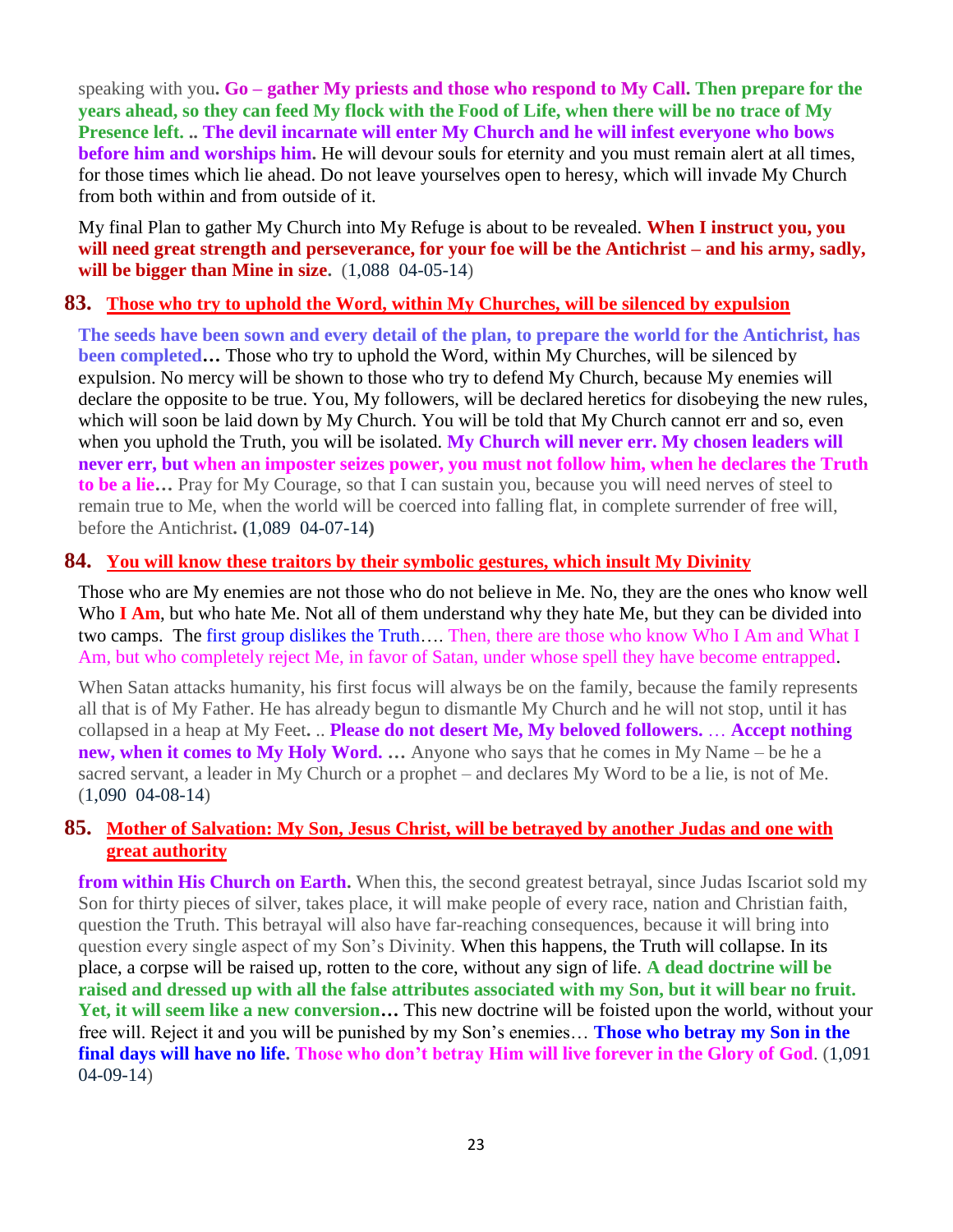#### **86. [My most esteemed Bishop will be the subject of a terrible miscarriage of justice](http://www.thewarningsecondcoming.com/my-most-esteemed-bishop-will-be-the-subject-of-a-terrible-miscarriage-of-justice/)**

**Many sacred servants will disappear and be imprisoned against their will. Others, who will have fled the enemy, will be hunted down and so they will need to plan for those days ahead, very carefully. It will not be long afterwards that the portrait of the Antichrist will hang on every altar, while every trace of My Face, My Cross, the Saints and the Sacraments will disappear without a trace…** I will bequeath to each of you, and especially My sacred servants, a form of protection against the power of the Beast and I will instruct you every step of the way, along this harrowing path**. .** I will send you brave servants of Mine, loyal bishops, priests and other sacred servants – all of Me – who will continue to serve Me. They will be blessed with Gifts, which will help you to remain in Me and for Me, so that you will be able to endure this oppression, until the day I come to salvage My people and take them into My Kingdom. (1,092 04-10-14)

#### **87. [Mother of Salvation: Jesus was like you, in all things, except sin, for that would have been](http://www.thewarningsecondcoming.com/mother-of-salvation-jesus-was-like-you-in-all-things-except-sin-for-that-would-have-been-impossible/)  [impossible](http://www.thewarningsecondcoming.com/mother-of-salvation-jesus-was-like-you-in-all-things-except-sin-for-that-would-have-been-impossible/)**

**Never accept anything which casts doubt on His Divinity.** The man who dares to declare untruths about my Son does not have the Gift of the Holy Spirit, and is therefore unworthy to define all that my Son is **…** The Son of God was sent to redeem humanity and save each of you from the death, which comes from enslavement to Satan**. His Divinity is All-Powerful, All Good, All Impenetrable and to deny His Divinity is to deny the Power of God. When you do this, you are declaring your allegiance to the Devil.**

Children, you must recite this **Crusade Prayer (146)** *Protection against deception* and call on me your Mother to protect you from the deceptions which will be placed before you, in order to encourage you to deny the Power of God. (1,093 04-11-14)

#### **88. [My Love and your faith, combined, will become the Sword of Salvation](http://www.thewarningsecondcoming.com/my-love-and-your-faith-combined-will-become-the-sword-of-salvation/)**

When God intervenes in the world, through His chosen prophets, the Word is like a Sword. It cuts straight to the heart and causes **a dual reaction within the soul. On the one hand, it provides great insight and understanding, but on the other, it can be difficult to accept…** Wickedness nearly always comes dressed in a veneer of color, but when it is stripped of all its attractive layers, what is left is a very ugly core**.** Many people find it difficult to accept that certain acts or deeds are wicked, because of the deception of the Devil. Every form of wickedness, created by the hand of Satan, is carefully camouflaged, so that it is easily justified in the minds of the innocent… What hope, you may ask then, does man have when he is seduced by the Antichrist, who will be loved and idolized for his great acts of charity? The answer is prayer. **Your hope lies in your prayers for when you pray for deliverance from evil, I will respond to your call**. (1,094 04-12-14)

#### **89. [As Good Friday draws near, those who torment Me and try to wipe out all traces of Me will](http://www.thewarningsecondcoming.com/as-good-friday-draws-near-those-who-torment-me-and-try-to-wipe-out-all-traces-of-me-will-suffer-greatly-on-that-day/)  [suffer greatly on that day](http://www.thewarningsecondcoming.com/as-good-friday-draws-near-those-who-torment-me-and-try-to-wipe-out-all-traces-of-me-will-suffer-greatly-on-that-day/)**

On that day, when you suffer My Pain, given to you to bring you to your senses, you will know that I Am calling you. I do this, not because you deserve one ounce of My Sympathy, but because I love you – despite everything. On that day, I ask you to call on Me as follows:

*"Jesus, forgive me for the hurt I have inflicted upon Your Body, Your Word and Your Divinity."*

I will respond and help you come to Me, with Love and Joy in My Heart. (1,095 04-13-14)

#### **90. [The Cross is your link to Eternal Life. Never forsake the Cross](http://www.thewarningsecondcoming.com/the-cross-is-your-link-to-eternal-life-never-forsake-the-cross/)**

I cry Tears of Agony, during this week; because the time is short and I know that no matter how hard I try, many souls will still turn their backs on Me**.** Why do these souls hate Me so? The answer is because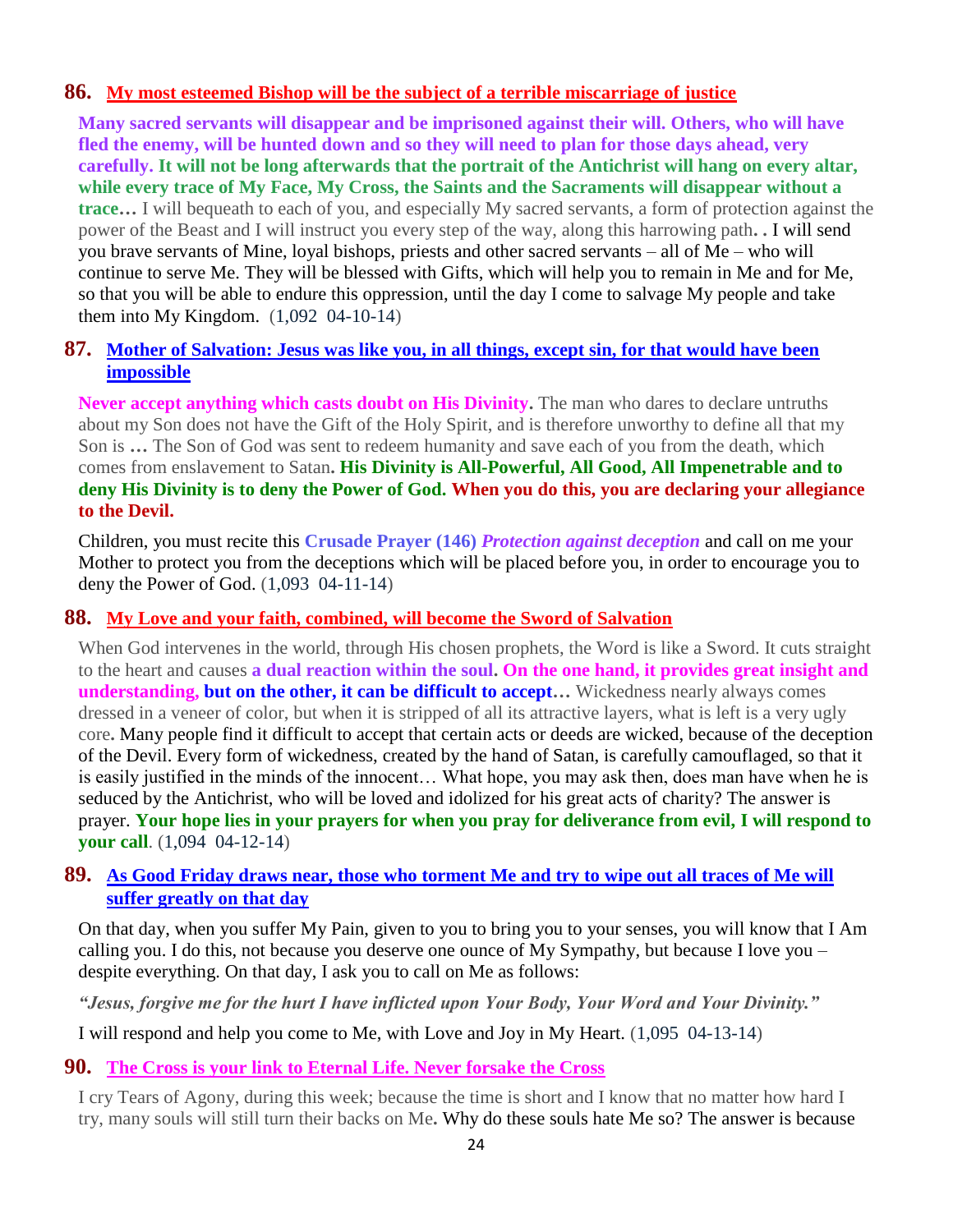they have no love for Me at all … They are so possessed by the evil one, that they spend every minute of their day cursing Me. The vast majority of people no longer believe in Me – it is a small number, who do believe, in an ocean of souls whose magnitude stretches from one side of the Earth to the other. But, I promise you that I will gather as many souls as I can and because of the Love, which I have for you, will extend My Mercy even amongst those who do not deserve it…. **To you, of this generation, I say this. You, who are with Me, will not endure death – not even death of the body.** Those who betray Me, through sin, when the Truth is given to you, will have no life. (1,096 04-15-14)

#### **91. [My New Paradise will become the World without end –](http://www.thewarningsecondcoming.com/my-new-paradise-will-become-the-world-without-end-as-foretold/) as foretold**

My Resurrection will be truly evident at My Second Coming, for then all those souls, who died in Me and for Me, will also be raised from the dead and be given Eternal Life. They will rise in body and soul, in perfect union with the Will of God and they will live in My New Kingdom, when the old Earth and the Heavens will disappear and a New World will arise. My New Paradise will become the World without end – as foretold. All those who love God and who accept My Hand of Mercy will enter My Glorious Kingdom … The reign of those who wish to destroy the Word of God has commenced and the times for all those prophecies, as foretold to Daniel and John, are upon you. My Promise to come and separate the goats from the sheep is about to become a reality. Man will be given every kind of help, through Intervention from Heaven, and plenty of opportunity to make a final choice. He will either follow Me or stay behind. (1,097 04-17-14)

#### **92. [There is only one path to God and that is through Me, Jesus Christ. There is no other route](http://www.thewarningsecondcoming.com/there-is-only-one-path-to-god-and-that-is-through-me-jesus-christ-there-is-no-other-route/)**

**I will, I promise, wipe the plague of the Antichrist off the face of the Earth.** I will destroy the enemies of God and those responsible for bringing misery, injustice and suffering to God's children.

**Christians will soon be banned from practicing their faith in public places, in schools, in colleges, until eventually in the Temples of God.**... **This will come about in the most cunning way, where millions will be deceived, with little notice paid, as every single detail of the Word, as it is now, will change, but this will pass quietly.** Only those who pay attention will see the changes and, after a while, it will become acceptable to open all Christian churches to welcome all faiths, including those who do not believe in Me…. **It will be the Christians, who will be made to idolize paganism, which will be carefully presented as a new Church and which will embrace a new form of 'communion' – a Church for everyone – where I, Jesus Christ, will not feature.**

As and from this year, My Crosses will begin to disappear and while My Churches, and **those who say they serve Me talk about the importance of humanism,** you will not hear talk of the importance of surrendering to Me, Jesus Christ, your Savior **… You will be told of the importance of looking after the needs and welfare of others, which will be used as a substitute for adoring Me.** (1,098 04-18-14)

#### **93. [God the Father: Very few of you will reject the new one-world Church and so My Intervention](http://www.thewarningsecondcoming.com/god-the-father-very-few-of-you-will-reject-the-new-one-world-church-and-so-my-intervention-will-be-swift/)  [will be swift](http://www.thewarningsecondcoming.com/god-the-father-very-few-of-you-will-reject-the-new-one-world-church-and-so-my-intervention-will-be-swift/)**

Just as My Son rose from the dead on the third day, so too will He reveal Himself on the third day, after three days of darkness, at His Second Coming. I desire that you be aware of these three days of darkness, so that you do not fear them. Holy candles will provide the only light permitted by Me, to allow those who love Me to see and to await, with joy, My Son's Arrival.

Be not afraid of My Love for you or the Power that I wield, as it is for your own good that I permit all events to take place in the days leading up to the Great Day. I permit My enemies to roam the Earth. I permit the destroyers to deceive man, for this is how I will test the faith of those who have been blessed with the Truth. But know this. Those who betray the Word of God will be cast out into the wilderness. Those who strike out and punish My sacred servants, who love My Son, will be punished harshly. I will